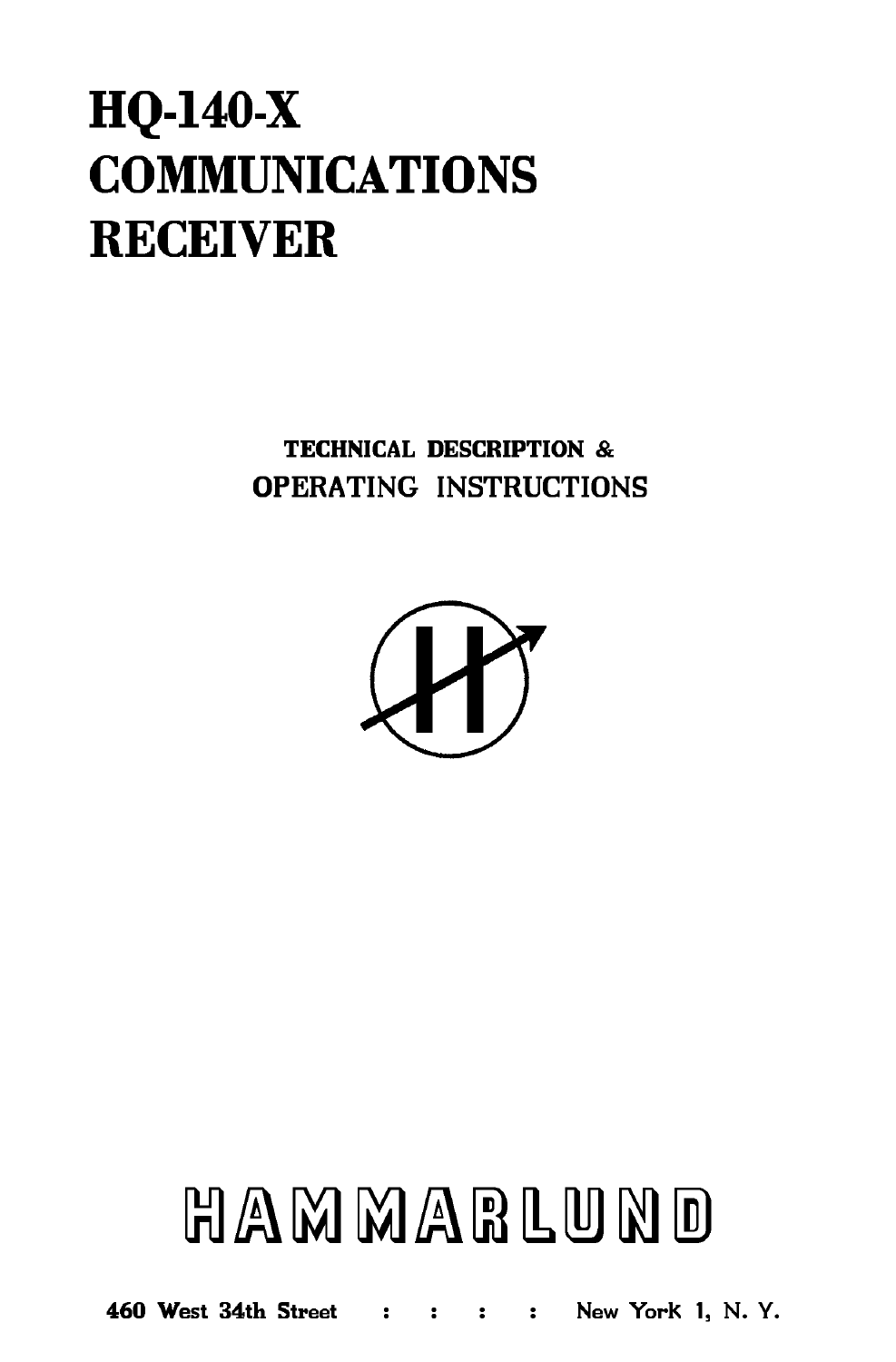## **ERRATA**

#### **For all HQ.140.X receivers No. 299 and below the following change should be made on the schematic diagram, Fig. 7.**

The Line running up from R48 is connected to the top instead of the bottom of the S4 switch.

#### **For all HQ.140·X receivers No. 849 and below make the following change:**

Resistor R35 is 820K ohms (Hammarlund Part No. 19309-103) instead of 180K ohms on the schematic diagram, Fig. 7, and in the Parts List, page 19.

#### **For all receivers 1099 and below C25 is 4 mmf.**

#### **For all receivers No. 1494 and below make the following change:**

Item C68 is a ceramic trimmer, NPO, 1.5-7 mmf and carries part number 23059.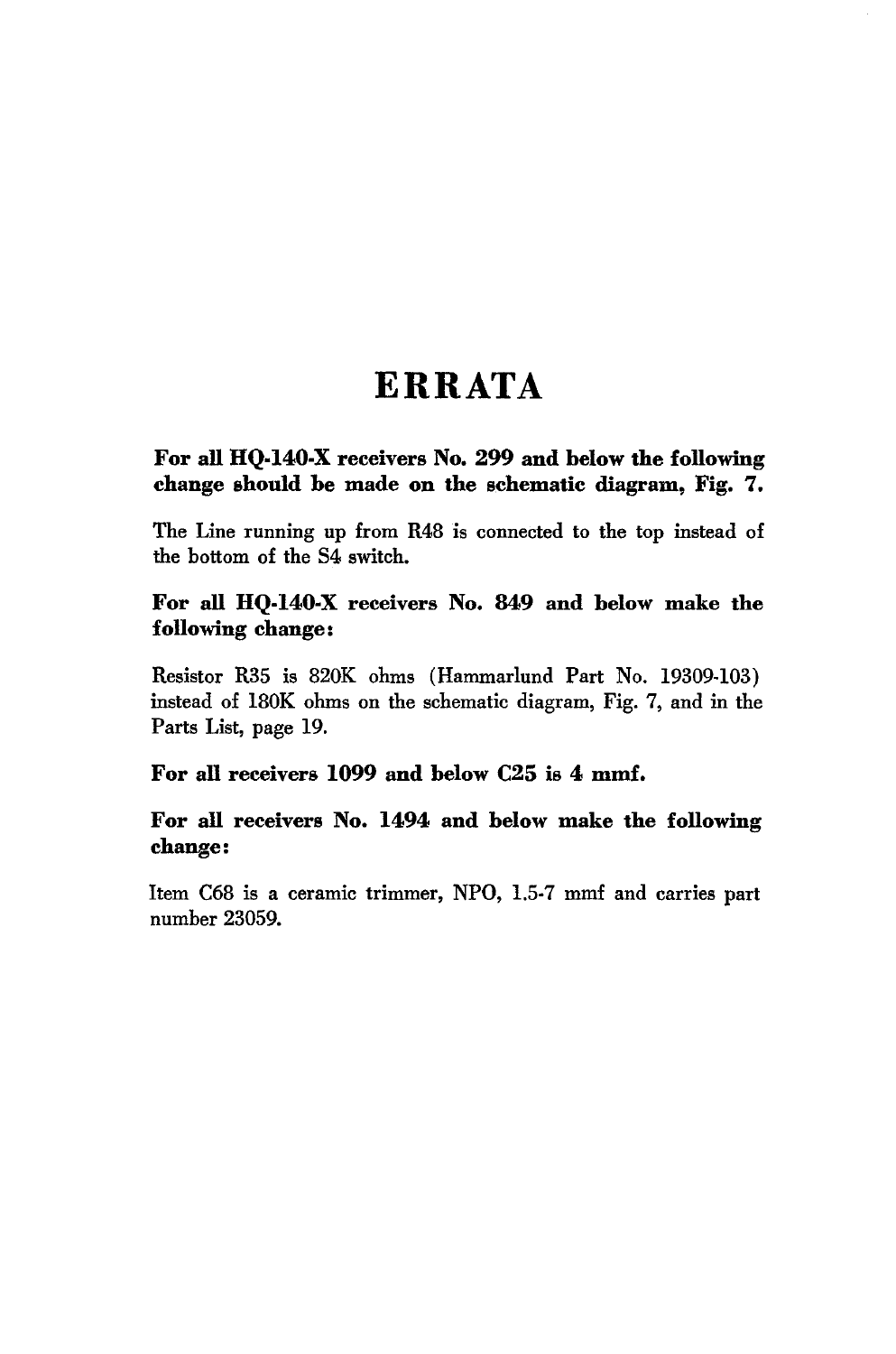

Fig. 1-The HQ-140-X Receiver.

## **INTRODUCTION**

The Hammarlund HQ-140-X is a modern, general purpose, superheterodyne communications receiver designed to maintain high performance characteristics for many years without adjustment. The standard cabinet model has a self-contained stabilized power supply operating from a 50-60 cps, 105-125 volt AC source.

Frequency coverage is continuously tunable from 540 Kc to 31 Mc (555 to 9.7 meters) with adequate selectivity to separate crowded signals. Full use of the receiver's high sensitivity is available for reception of even the weakest stations because of inherently high signal-to-noise ratio and the superior Hammarlund noise limiter. The special patented Hammarlund crystal filter provides extreme selectivity for the high attenuation of closely adjacent interfering signals.

Band spread tuning is available on the four higher frequency ranges, with direct calibration for the 80, 40, 20, 15, and 10 meter amateur bands. Calibration charts for other ranges may be easily made for use with the arbitrary band-spread logging scale.

While this receiver was designed primarily for communications use, good fidelity of music and voice reproduction in both the standard and short wave broadcast bands is provided. Power hum is negligible. Either headphones or loudspeaker may be used. Automatic volume control aids in keeping music and voice reception at the desired level.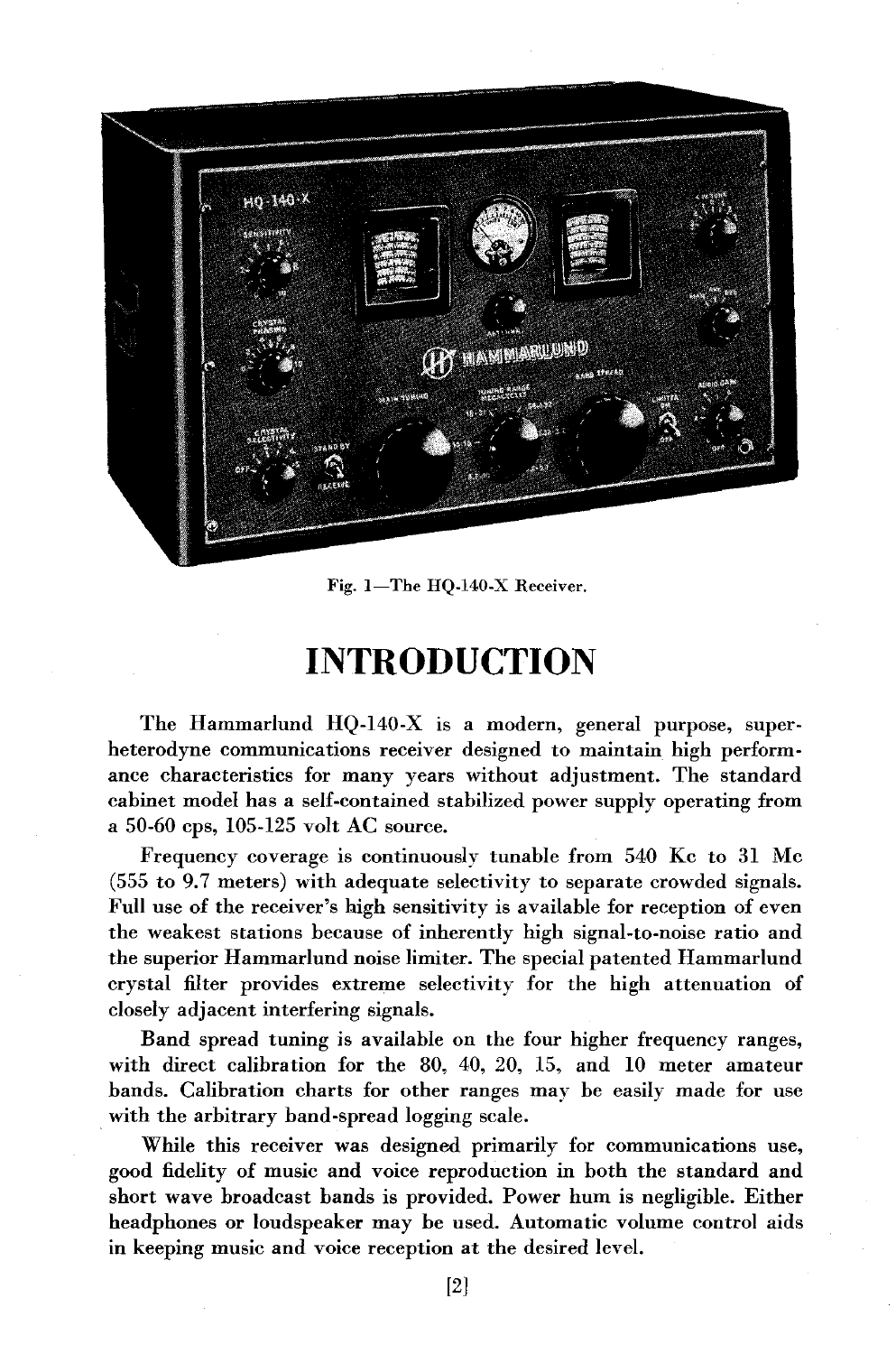When you are interested in receiving telegraph or code signals, you will find that the HQ-140-X incorporates an unusually stable beat frequency oscillator. An "5" Meter enables you to obtain accurate reports on received phone signals while the Send-Receive switch and relay connections permit associated transmitter operation without interference.

Large, comfortable and carefully positioned controls make the HQ-140-X a truly professional-type receiver, the ideal instrument for operating in today's crowded short-wave bands.

#### **INSTALLATION AND OPERATION**

Unpack the receiver carefully. Make sure that the fuse, tubes, associated tube shields and pilot lamps are in place. Tubes V4, V5, V6, V8, V9, VIO, and Vll are not shielded.

Connect the permanent magnet dynamic speaker to the two terminals marked SPEAKER on the rear of the receiver chassis. For best performance do not place speaker on top of receiver cabinet. The antenna may then be connected as described under ANTENNA.

Basically, all that is necessary to operate a radio receiver are the tuning and volume controls. The additional knohs and switches found on a professional-type receiver such as the HQ-140-X control functions which greatly improve operating performance.

The receiver "ON-OFF" switch is on the AUDIO GAIN control. If you are unfamiliar with the type of power availahle, check with the local power company hefore plugging in receiver. Turn on the receiver by advancing the AUDIO GAIN. Check to see that the pilot lamps light and tuhes warm up.



Fig. 2-Tuned RF Amplifier and Mixer.

[3]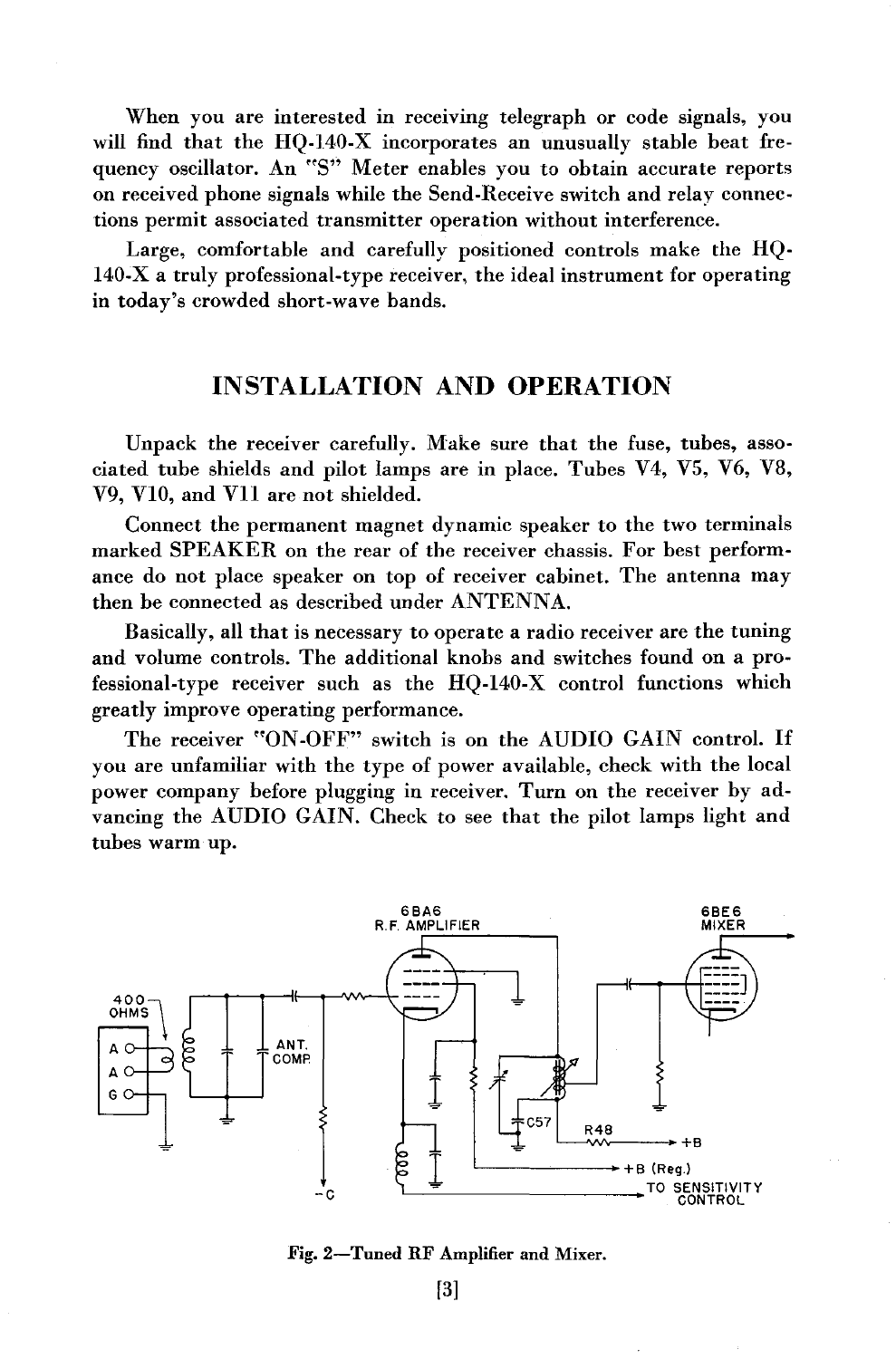While the tubes are heating, set the TUNING RANGE switch in the .54·1.32 position, MAN·A VC·BFO on A VC (automatic volume control), CRYSTAL SELECTIVITY on OFF, STANDBY·RECEIVE on RE· CEIVE, and SENSITIVITY on "10". Tune in the broadcast stations by using the MAIN TUNING dial and AUDIO GAIN control.

For accurate tuning watch the "S" meter. Adjust the MAIN TUNING dial for maximum meter reading for the station to which you are listening.

The ANTENNA compensator knob, the final adjustment, also should be set for greatest meter deflection.

When automatic volume control is not desired, the MAN·AVC·BFO switch can be set on MAN (Manual), the AUDIO GAIN control turned fully clockwise, and the SENSITIVITY control employed to provide the desired volume. When headphones are plugged into the jack in the lower right hand corner of the panel, the speaker is disconnected. On the rear of the chassis are two pin jacks marked RELAY which can be connected to the send·receive relay of the transmitter for break·in operation. With the STANDBY·RECEIVE switch in STANDBY, the receiver is silent but ready for instant use.

The BFO (Beat Frequency Oscillator) control provides a wide choice of tones for CW code operation. Turning the MAN·A VC·BFO switch to BFO disconnects the automatic volume control, and the SENSITIVITY control must then be employed. It is often a great help to use the LIM. ITER in short wave reception.

The PHASING control normally is set at the arrow in the center of its scale, but may be adjusted to cut out interference from stations on either side of the signal. With the CRYSTAL SELECTIVITY switch the operator can choose the degree of selectivity that provides the greatest fidelity with minimum interference. The first three positions are for phone reception and the fifth and sixth for single signal code reception in ex· tremely crowded bands.

| <b>CONTROL</b>             | for<br><b>PHONE</b> | for<br>$CW$ or $CODE$ |
|----------------------------|---------------------|-----------------------|
| MAN-AVC-BFO                | AVC                 | <b>BFO</b>            |
| <b>CRYSTAL SELECTIVITY</b> | OFF                 | OFF                   |
| <b>CRYSTAL PHASING</b>     | At Arrow            | At Arrow              |
| <b>CW TONE</b>             | Inoperative         | $\pm 2$               |
| <b>STANDBY-RECEIVE</b>     | <b>RECEIVE</b>      | <b>RECEIVE</b>        |
| <b>LIMITER</b>             | As required         | As required           |
| <b>ANTENNA</b>             | To Peak Signal      | To Peak Signal        |
| <b>AUDIO GAIN</b>          | Adjust              | 10                    |
| <b>SENSITIVITY</b>         | 10                  | Adiust                |

Set controls as follows for initial operation: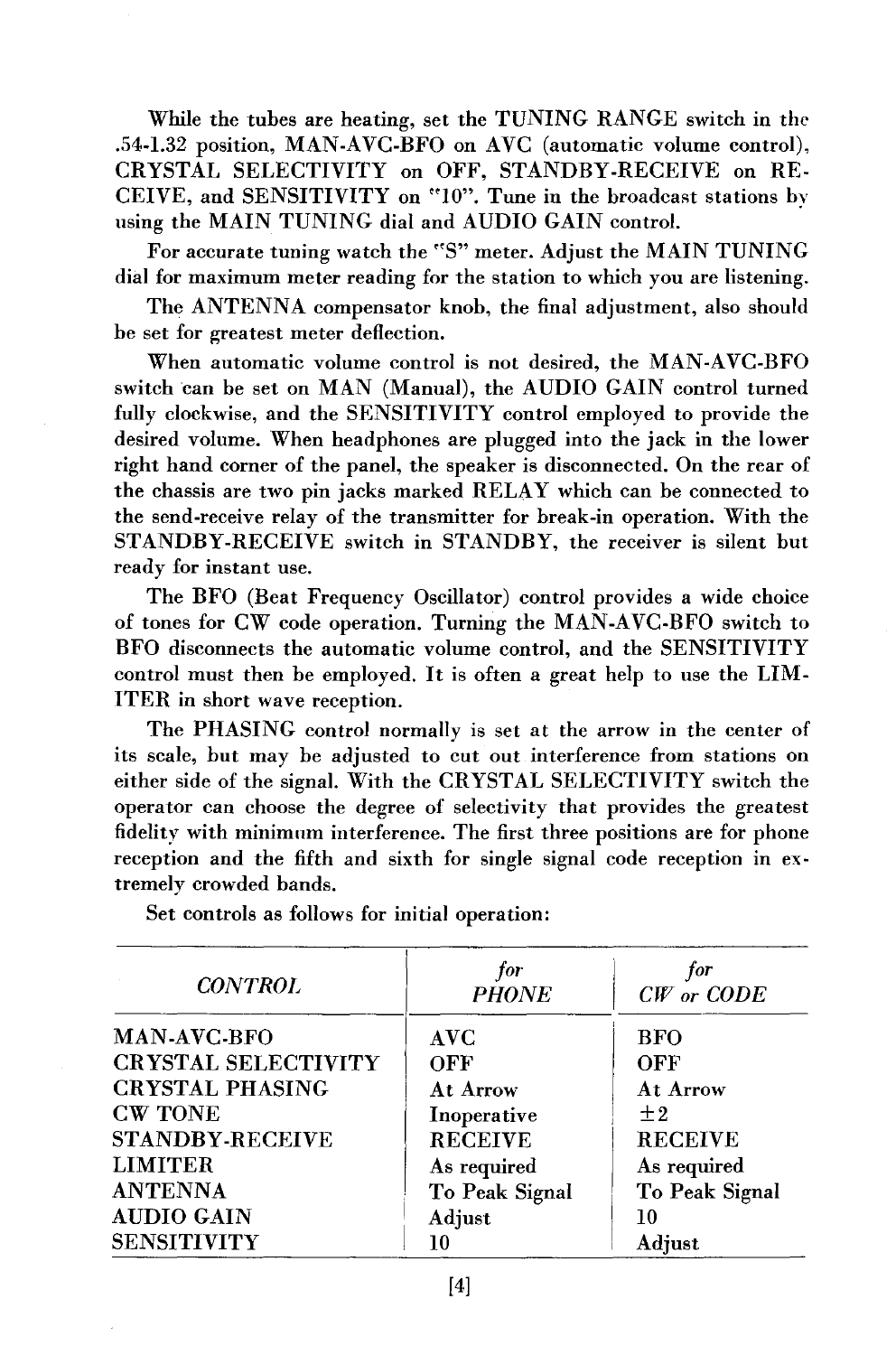#### **TUNING RANGES**

| <b>Band</b>    | Frequency        | <i>Meters</i><br>Wave Length |
|----------------|------------------|------------------------------|
| 1              | $.540 - 1.32$ Me | $555 - 227$                  |
| $\overline{2}$ | $1.32 - 3.2$ Me  | $227 - 93.7$                 |
| 3              | $3.2 -5.7$ Mc    | $93.7 - 52.6$                |
| 4              | $5.7 - 10$ Me    | $52.6 - 30.0$                |
| 5              | $10 - 18$ Me     | $30.0 - 16.7$                |
| 6              | $18 - 31$ Me     | $16.7 - 9.7$                 |

#### **TUNING PROCEDURE**

To tune in a standard broadcast station, it is merely necessary to tune the MAIN TUNING dial to the desired frequency. The BAND SPREAD dial is inoperative on the first two ranges.

For reception of short wave stations with the MAIN TUNING dial only, it is necessary to set the BAND SPREAD dial to 100 in order to attain a calibration accuracy of  $1\%$  or better.

The BAND SPREAD dial is calibrated directly for the 80, 40, 20, 15, and 10 meter amateur bands. To make use of this feature, set the MAIN TUNING dial at the high frequency end of the desired amateur band. The BAND SPREAD dial then may be tuned over the range selected. For a higher degree of accuracy the BAND SPREAD dial may be set to the exact frequency of a known signal and the MAIN TUNING dial carefully tuned for maximum signal. It is no longer necessary to touch the MAIN TUNING dial, and the BAND SPREAD calibratidn will hold.

A 0-100 arbitrary logging scale is also providcd for band-spread tuning of any desired ranges which are not directly calibrated. Again the MAIN TUNING dial is set at the high end of the selected range. Turning the BAND SPREAD dial from 100 to 0 tunes the receiver progressively lower in frequency.

The following table indicates the approximate frequency range covered by the BAND SPREAD dial at various settings of the MAIN TUNING dial, for each of the four higher frequency bands of the receiver.

| <b>Band</b>    | Low End              | <i>Middle</i>      | High End                 |
|----------------|----------------------|--------------------|--------------------------|
| $3.2 - 5.7$ Mc | $0.4 \text{ Mc}$     | $0.7 \text{ Mc}$   | $1.25 \text{ Mc}$        |
| $5.7 - 10$ Me  | $0.2 \, \mathrm{Mc}$ | $0.5\;\mathrm{Mc}$ | $0.9$ Mc                 |
| $10 - 18$ Mc   | $0.2 \text{ Mc}$     | $0.5 \text{ Mc}$   | - Mc<br>0.9 <sup>°</sup> |
| $18 - 31$ Mc   | $0.6\;\mathrm{Mc}$   | $1.2 \text{ Mc}$   | $2.2 \text{ Mc}$         |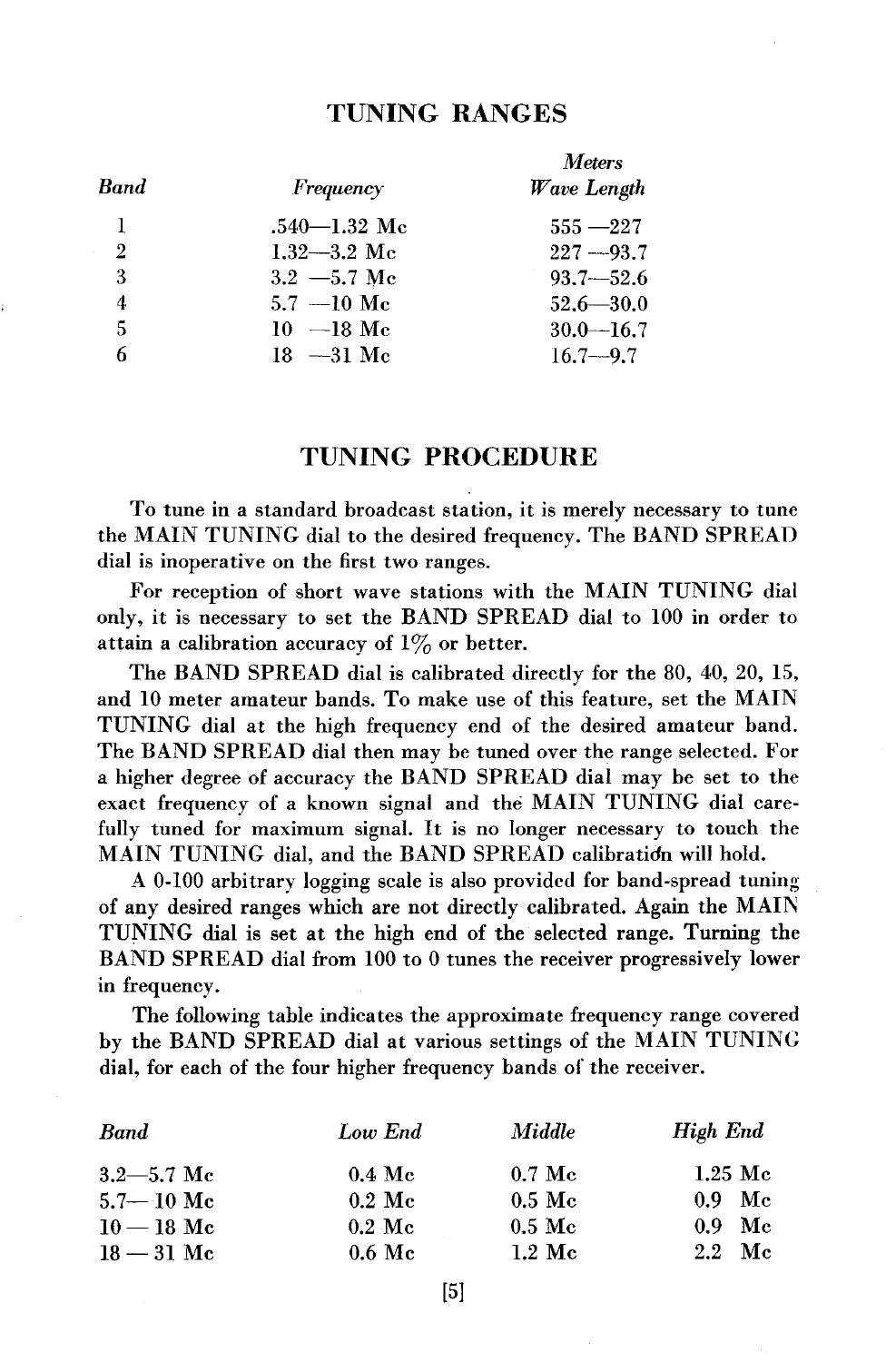## **DESIGN**

| <b>Symbol</b>  | Type         | Tube Complement              | Function                        |
|----------------|--------------|------------------------------|---------------------------------|
| V1             | 6C4          | Triode                       | Oscillator                      |
| V <sub>2</sub> | 6BA6         | <b>Remote Cutoff Pentode</b> | <b>RF</b> Amplifier             |
| V3             | 6BE6         | Pentogrid Converter          | Mixer                           |
| $V_{4}$        | 6BA6         | <b>Remote Cutoff Pentode</b> | 1st IF Amplifier                |
| V <sub>5</sub> | 6BA6         | Remote Cutoff Pentode        | 2nd IF Amplifier                |
| V6             | 6BA6         | Remote Cutoff Pentode        | 3rd IF Amplifier                |
| ${\bf V}7$     | 6AL5         | <b>Twin Diode</b>            | Detector, AVC; Noise<br>Limiter |
| V8             | <b>12AU7</b> | Twin Triode                  | 1st AF Amplifier; BFO           |
| V9.            | 6V6GT/G      | <b>Beam Power</b>            | <b>Audio Power Output</b>       |
| V10            | 0C3/VR105    | Voltage Regulator            | Voltage Regulator               |
| V11            | 5U4G         | <b>Full Wave Rectifier</b>   | Rectifier                       |

#### **PRE-SELECTION**

The antenna input coupling and RF amplifier stage provide the necessary pre-selection and gain for high performance and rejection of undesired signals. The high signal level at the mixer grid, V3, contributes to a favorable signal to noise ratio.

Botb grid and plate circuits of the RF stage are tuned; individual tuning coils are selected for each band.

The antenna compensating capacitor, adjustable from the front panel, permits the receiver to be resonated for optimum performance with the antenna in use.

#### **CONVERTER STAGE**

A high degree of oscillator stability is attained by the use of a separate mixer (6BE6), V3, and an independent oscillator (6C4), VI.

The output signal from RF amplifier, V2, is heterodyned with the output of the local high frequency oscillator, VI, and electronically combined within the mixer tube, V3. On thc four lower frequency ranges the local oscillator is 455 Kc above the signal frequency. On the two highest ranges the oscillator is 455 Kc below the signal frequency.

Low-loss tube sockets, ceramic band switches, temperature compensating capacitors, zero temperature coefficient ceramic trimmers, and a bi-metallic compensating plate all contribute to oscillator stability. Additional frequency stability is attained by applying regulated voltage to the oscillator plate and by the rugged construction of the entire oscillator section asscmbly.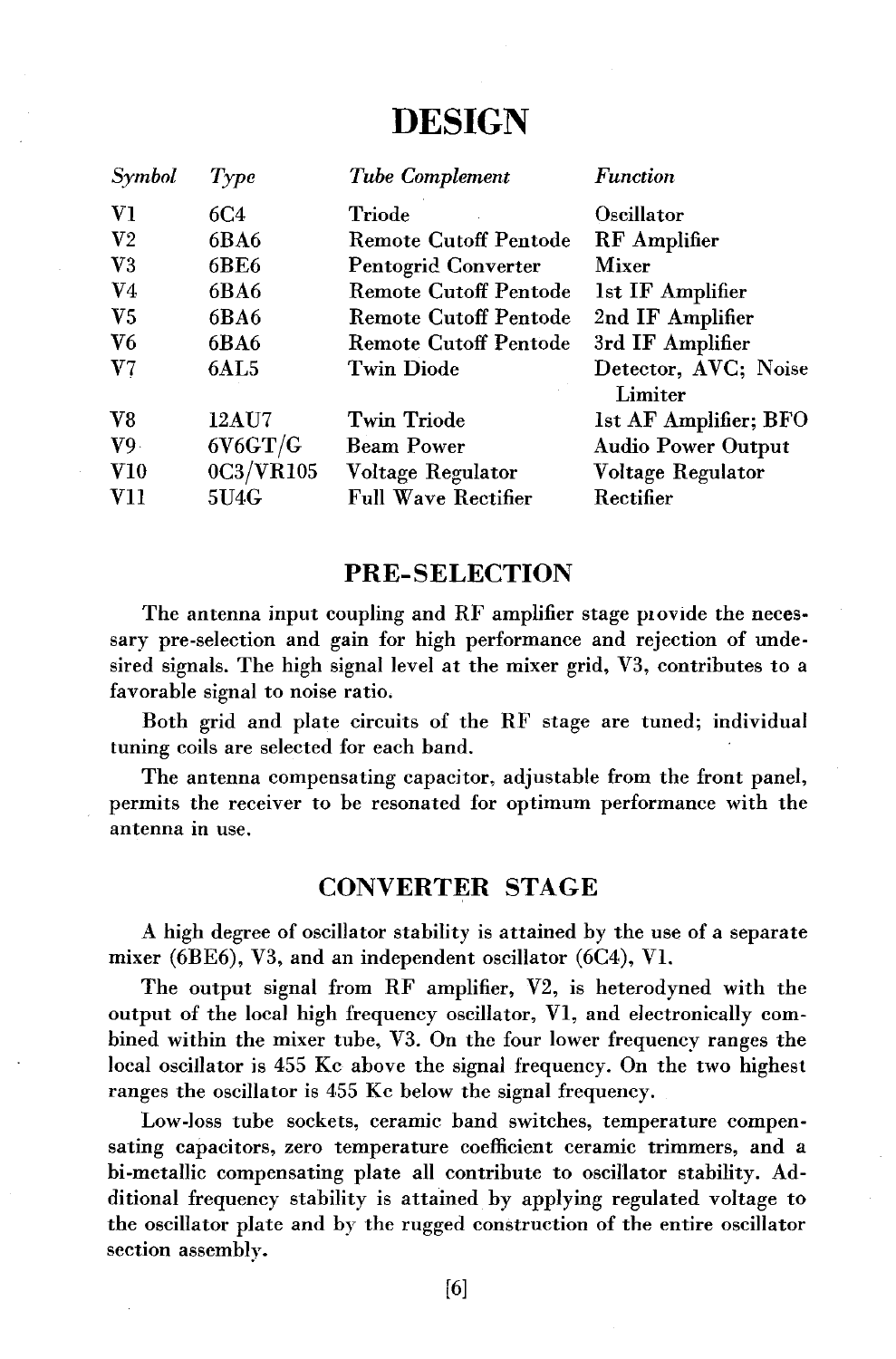



Fig. 3-Crystal Filter Circuit. Fig. 4-H. F. Tuning Assembly.

#### CRYSTAL FILTER AND PHASING NETWORK

The patented Hammarlund 455 Kc crystal filter and phasing network is controlled from the HQ-140-X front panel. Its six-position SELECTIV-ITY switch includes an OFF position and five increasingly selective bandwidths.

Switch positions 1, 2, and 3 provide progressively sharper crystal selectivity for use in phone reception. Positions 4 and 5, the sharpest selectivity positions, are recommended for reliable CW or code reception. Highest fidelity is obtained in the OFF position, when the crystal filter is inoperative.

The phasing control may be set to highly attenuate interfering adjacent signals. With experienced operating technique the crystal filter offers distinct advantages under severe interference conditions.

#### IF AMPLIFIER

Nine tuned circuits, in three stages of IF amplification  $(V4, V5,$ and V6), contribute to sensitivity and selectivity. The gain per stage is purposely low in order to maintain stability. Iron core permeability-tuned transformers improve performance and add to the ease of adjustment. The intermediate frequency is 455 Kc, the RTMA standard.

#### AVC SYSTEM

Automatic Volume Control minimizes fading and signal strength variations by controlling the gain of the RF stage V2 and the IF stages V4 and V5. As a result, a comfortable and constant level of audio is maintained.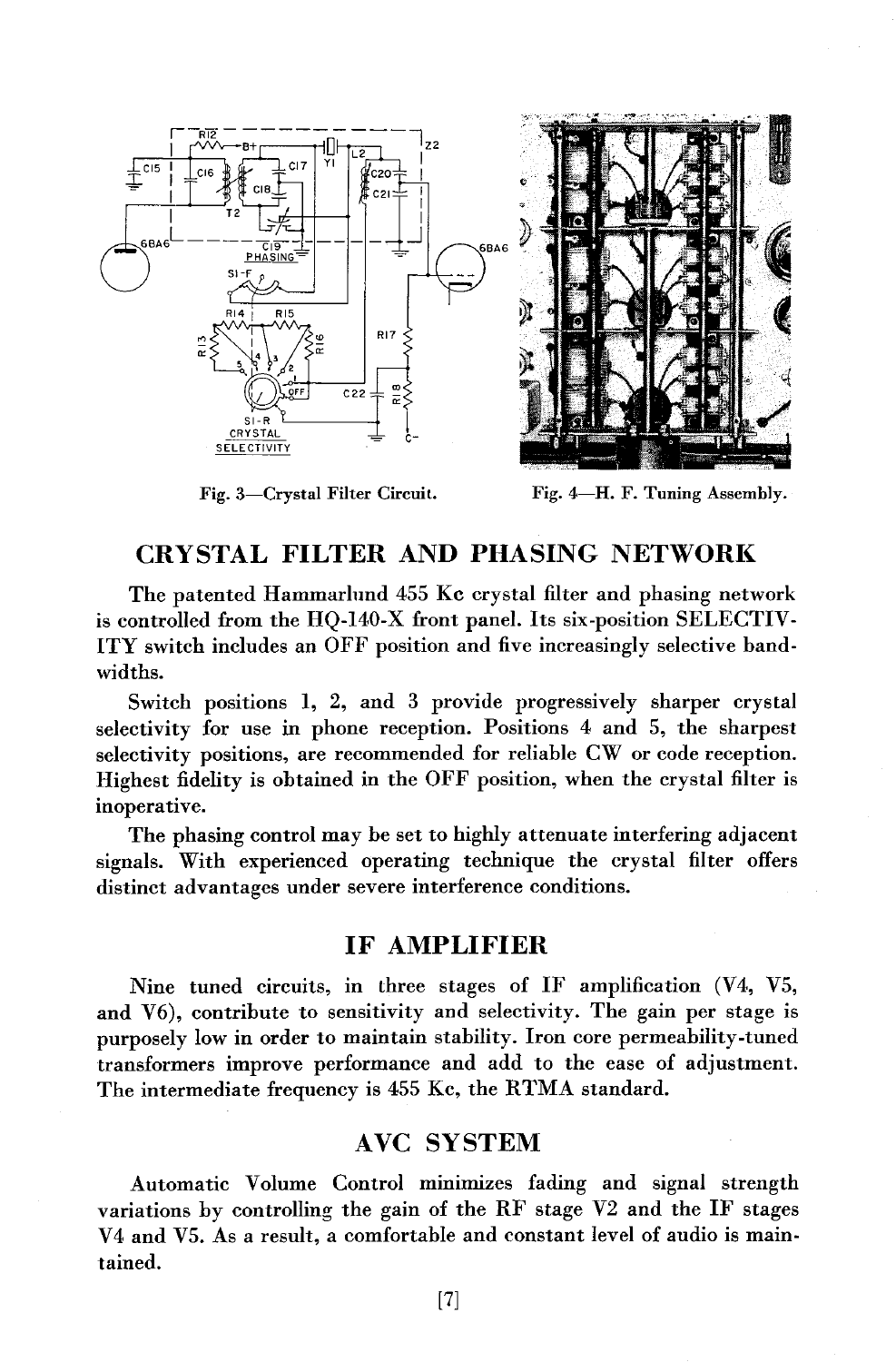

Fig. 5-Top view showing chassis layout.

The Automatic Volume Control is operative only when the MAN.  $AVC-BFO$  switch is in the  $AVC$  position. With  $AVC$ , greatest signal-tonoise ratio will result with the SENSITIVITY control set at maximum. It may be necessary to reduce sensitivity slightly for unusually strong signals.

#### "S" **METER**

The "S" or Tuning Meter is provided to assist in tuning and to give an indication of relative signal strength. Because the meter readings are proportional to AVC voltage, it is operative only when the MAN-AVC-BFO switch is in the AVC position.

The meter, which is calibrated to 20 db over S-9, is factory adjusted so that a signal input of approximately 50 microvolts gives a reading of S-9. Each "S" unit indicates a 6 db increase, equivalent to doubling signal strength.

Should meter re-adjustment be necessary:

- 1. Set front panel SENSITIVITY control to "10" and CRYSTAL SELECTIVITY to "OFF".
- 2. With receiver off, mechanically zero pointer with a fine screwdriver.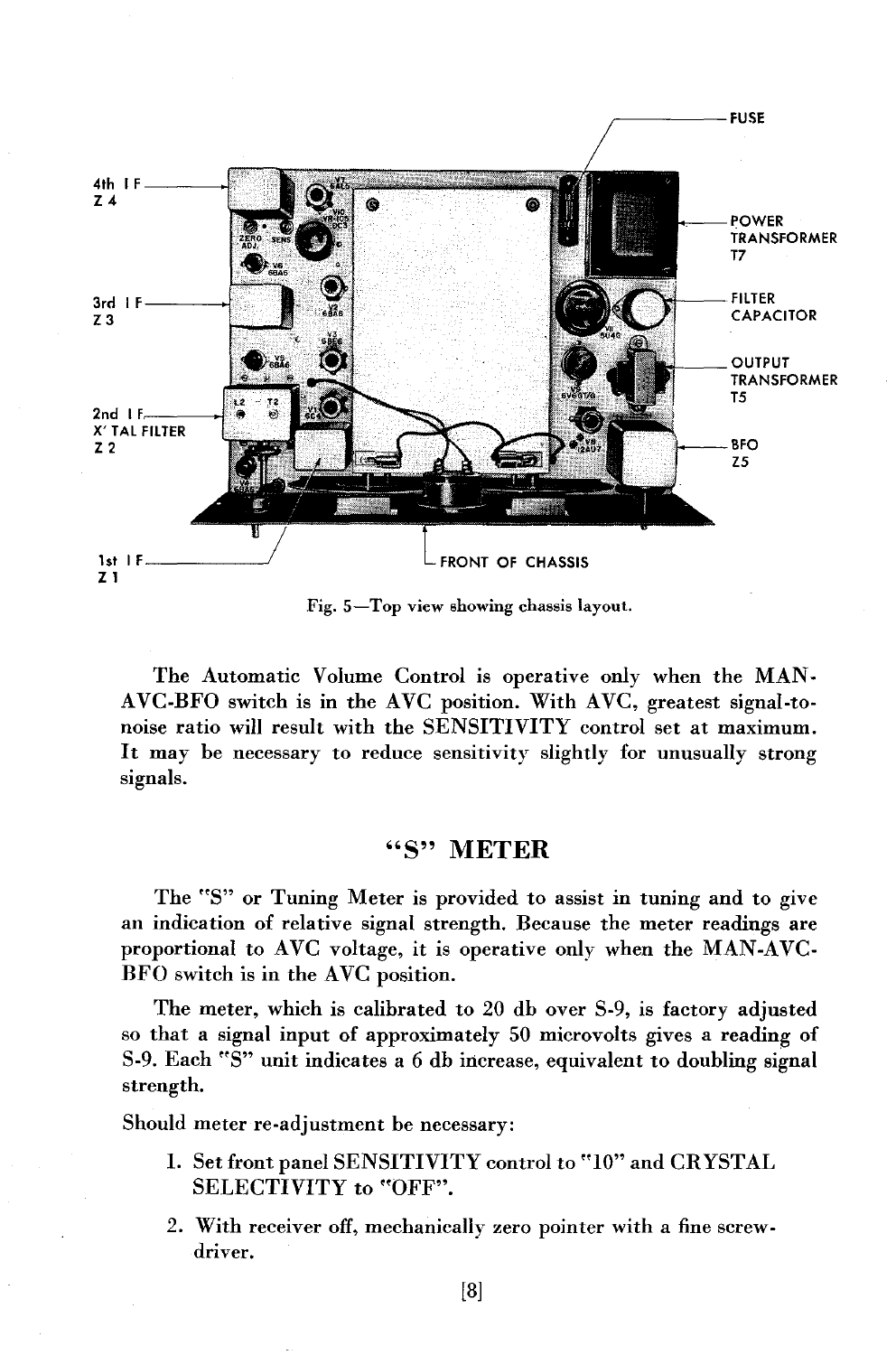

Fig. 6 - Bottom view showing placement of parts.

- 3. With the AVC on and the 1st IF tube V4 removed, zero pointer with ZERO ADJ potentiometer R-19.
- 4. With AVC on and V4 replaced, adjust meter sensitivity with SENS potentiometer R-23.

#### SECOND DETECTOR AND NOISE **LIMITER**

One section of the 6AL5 tube V7 is used for the second detector and AVC system. This system produces a minimum of distortion.

The other half of V7 operates as a series, self adjusting noise limiter. It will reduce automobile ignition and other types of impulse noise to a minimum. Intelligibility is not affected by the noise limiter, although it may be switched off if desired.

#### BEAT FREQUENCY OSCILLATOR

The Beat Frequency Oscillator, which employs one section of the  $12$ AU7 (V8), is designed to provide reception of  $\text{CW}$  or unmodulated code signals. The CW TONE control permits selection of the desired audio tone. Each calibration division represents approximately 1000 cycles.

The BFO is only operative when the MAN-AVC-BFO switch is in the BFO position.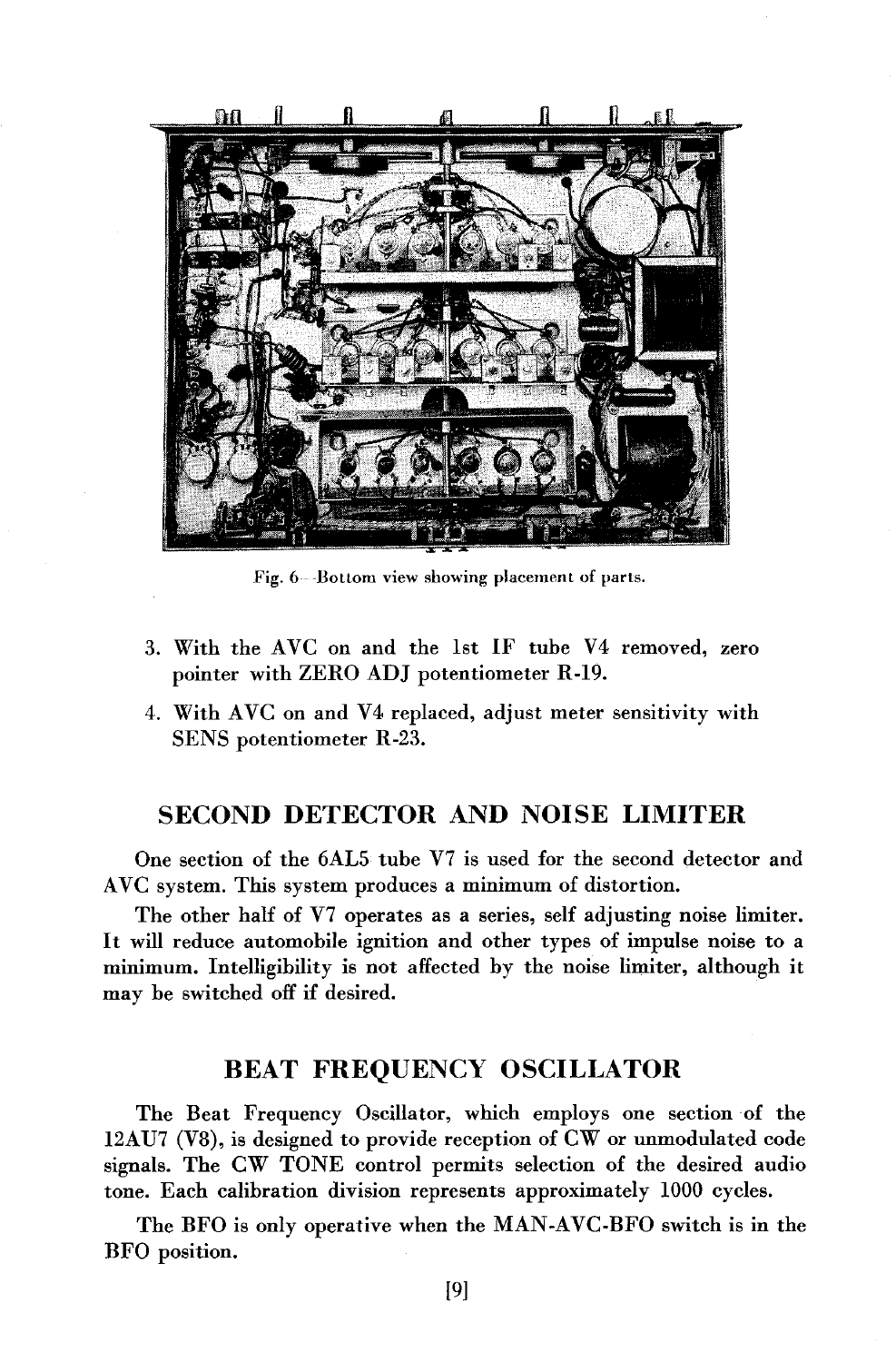

**SCHEMATIC DIAGRAM OF THE** 

Fig. 7-Circuit diag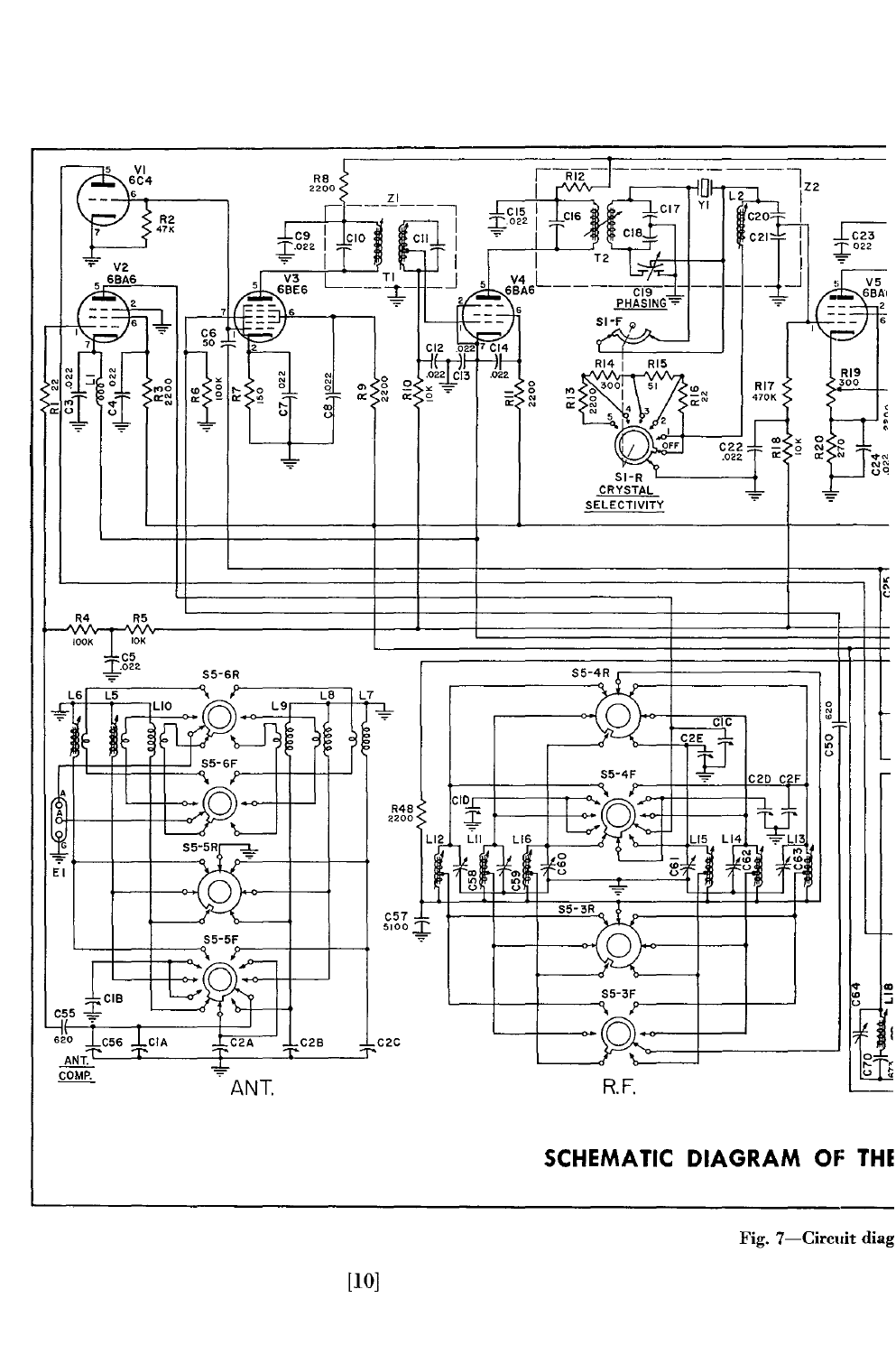

diagram.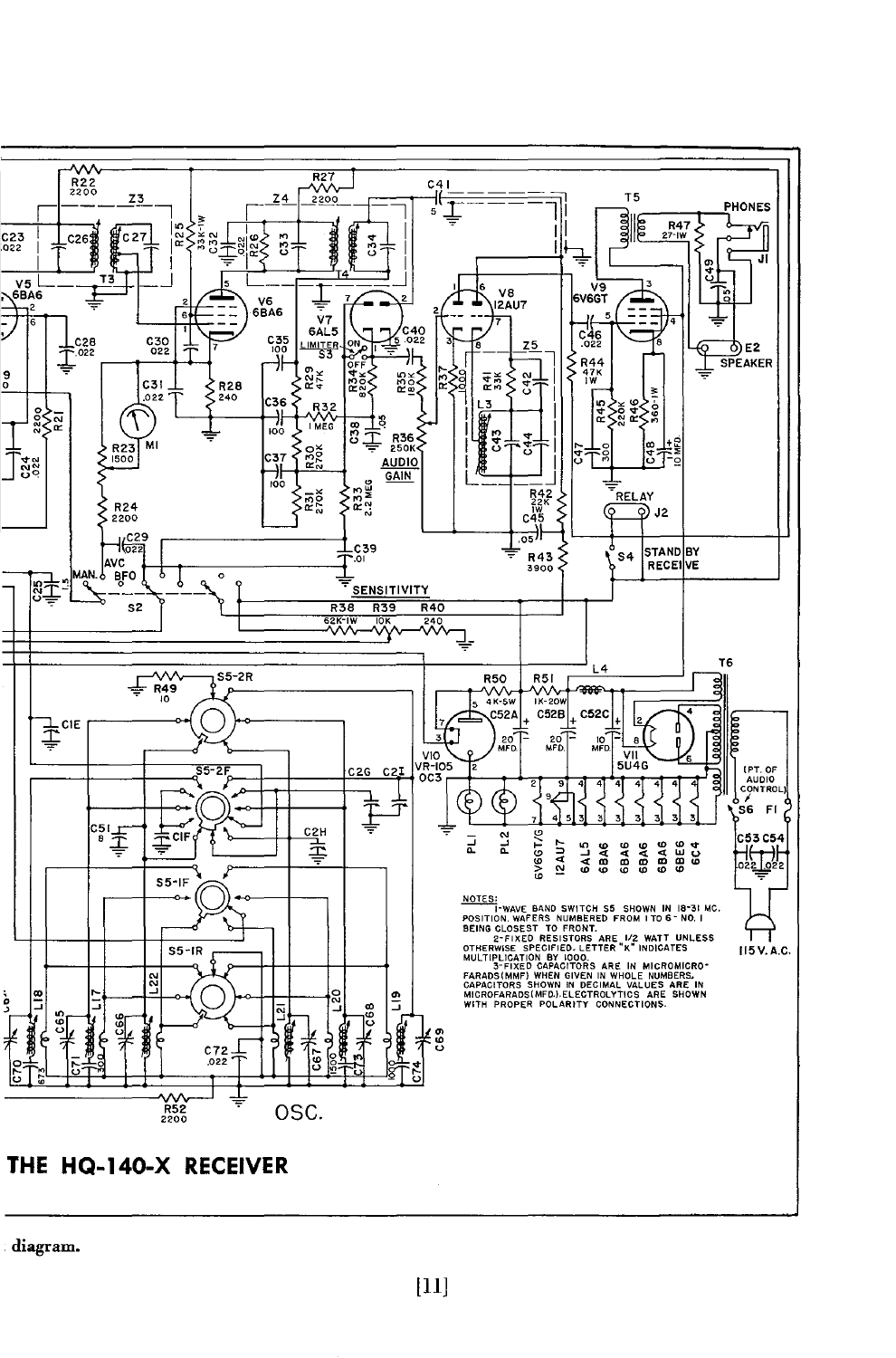#### **AUDIO AMPLIFIER**

The first audio stage is a resistance coupled voltage amplifier using the other section of the I2AU7 (V8). The audio output stage, a 6V6GT/G beam power amplifier (V9) provides an undistorted output of at least 2 watts.

The output transformer impedance is 6 ohms to match the voice coil of the Hammarlund or other suitable permanent magnet speaker. Thc phone jack is connected across the voice coil winding and silences the speaker when the phone plug is inserted.

#### **POWER SUPPLY**

Thc self-contained, stablized power supply is designed with a large safety factor to insure reliable, trouble-free operation. Humfree performance is provided by a two section filter. High voltage is supplied by the SU4G rectifier, VII. The OC3/VRIOS (VIO) furnishes regulated voltage to the variable frequency oscillator  $V1$  and the screen grid of  $V2$ ,  $V3$ ,  $V4$ , and VS.

## **ANTENNA**

The HQ-I40-X is designed for use with either a single wire or balanced type of antenna. A good match to most antenna systems will be obtained because of the receiver's input impedance, nominally 400 ohms, and its high sensitivity.

For general coverage an indoor wire of 20 to SO feet will give surprisingly good reception. A long single wire outdoor antenna such as shown in Figure 8 will generally give entirely satisfactory performance. This wire may be SO to 7S feet long.

For best reception the antenna should be isolated as much as possible from neighboring objects.



Fig. 8-Antenna suggestions. (A) Single Wire. (B) 300 ohm folded di-pole.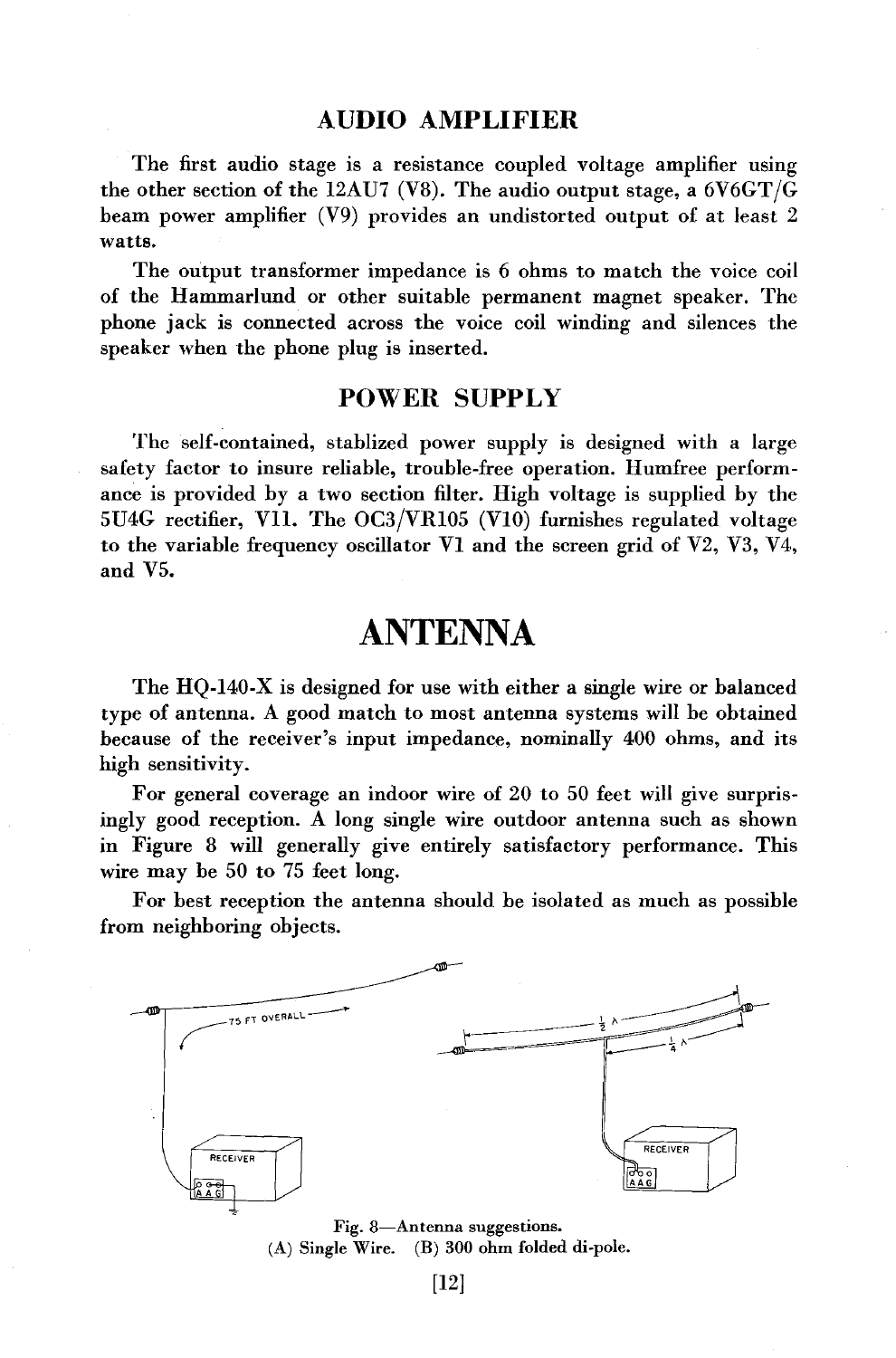Optimum performance on a particular amateur band or other narrow tuning range will be obtained by using a half-wave di-pole or folded dipole fed with 300 ohm or suitable lead-in as shown in Figure 8E.

The length of the required di-pole may be calculated by the following formula:

 $168$ 

Length (feet) = 
$$
\frac{468}{\text{Freq. (Mc)}}
$$

A good ground, although not absolutely necessary, will frequently aid in reception.

## **RE-ALIGNMENT PROCEDURE**

#### A. *Equipment necessary*

- 1. Cathode-ray oscilloscope (externally synchronized by the signal generator.)
- 2. Frequency Modulated (swept) signal generator (fairly constant output.)
- 3. Output Meter.

#### E. *IF Amplifier*

The intermediate-frequency transformers are iron-core permeability-tuned, and resonated with fixed silver-mica capacitors. A high degree of stability results, which should make IF re-alignment unnecessary for a long time. Re-alignment should not be attempted without suitable equipment.



Fig. 9-Left: Diagram for tuning IF Amplifier, RF Stage and H. F. Oscillator.

Fig. lO-Selectivity Curves.

/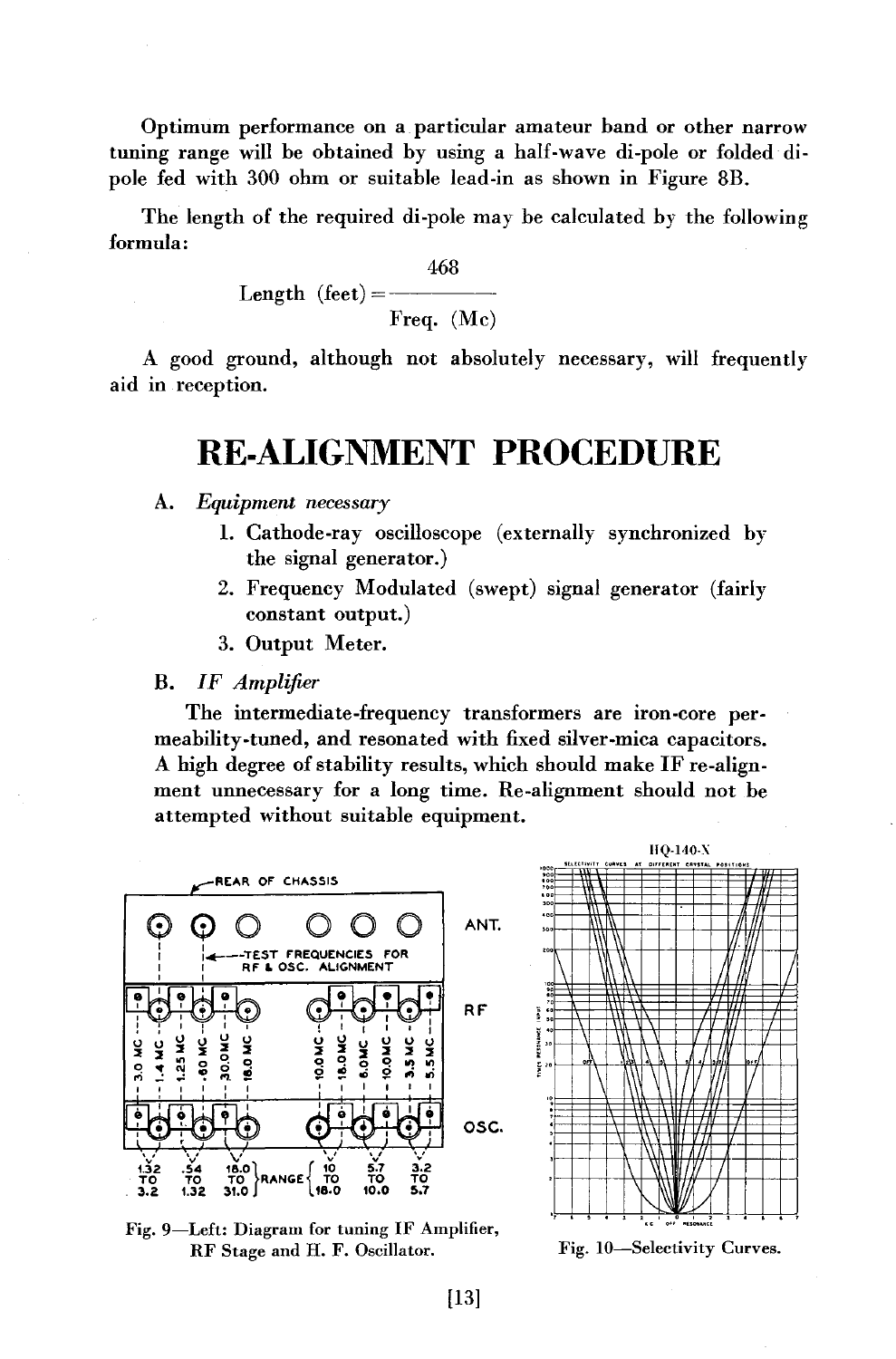The IF transformers must be tuned for symmetry and proper coincidence of the visible curves as well as for amplitude on the oscilloscope. This requires a stage-by-stage alignment, starting with the last IF transformer (Z4) and continuing back through the first IF transformer (ZI).

This is the procedure:

(1) Set receiver as follows:

| MAIN TUNING DIAL .54 Mc                |  |
|----------------------------------------|--|
| Bandswitch (TUNING RANGE). .54-1.32 Mc |  |
| STANDBY-RECEIVE RECEIVE                |  |
|                                        |  |
| MAN-AVC-BFO MAN                        |  |
| CRYSTAL SELECTIVITY OFF                |  |
|                                        |  |

- (2) With the generator set at 455 Kc apply signal to the grid (pin  $No. 1$ ) of the 3rd IF tube  $(V6)$ . Adjust the two inductors of Z4 alternately to obtain maximum amplitude, symmetry, and pattern coincidence on the oscilloscope.
- (3) Apply the signal input lead to the grid (pin No.1) of the 2nd IF tube  $(V5)$ . Turn the two adjustment screws of Z3 to obtain a symmetrical, coinciding curve with as much amplitude as possible without disturbing the pattern.
- (4) Switch the signal input lead to the grid (pin No.1) of the 1st IF tube  $(V4)$ , and adjust the plate inductor  $(T2)$ of the crystal filter  $(Z2)$  for maximum amplitude at center of curve.
- (5) Apply the signal input to the grid (pin No.7) of the 6BE6 mixer tube (V3). Adjust screws of 1st IF transtransformer (ZI) as in (3). This should result in a tall selectivity curve with a slightly flattened peak.
- (6) Turn CRYSTAL SELECTIVITY switch to position No. 1, set CRYSTAL PHASING pointer on arrow, and adjust the grid inductor (L2) of the crystal filter (Z2) for maximum amplitude and symmetry. Adjust signal input or receiver SENSITIVITY control as required to prevent overloading.
- (7) Switch to CRYSTAL SELECTIVITY position No 2, and if necessary, move PHASING CONTROL slightly from arrow to obtain identical images. Adjust signal generator frequency to obtain coincidence of the images. If complete coincidence is not obtained, alternately make slight adjustments of the PHASING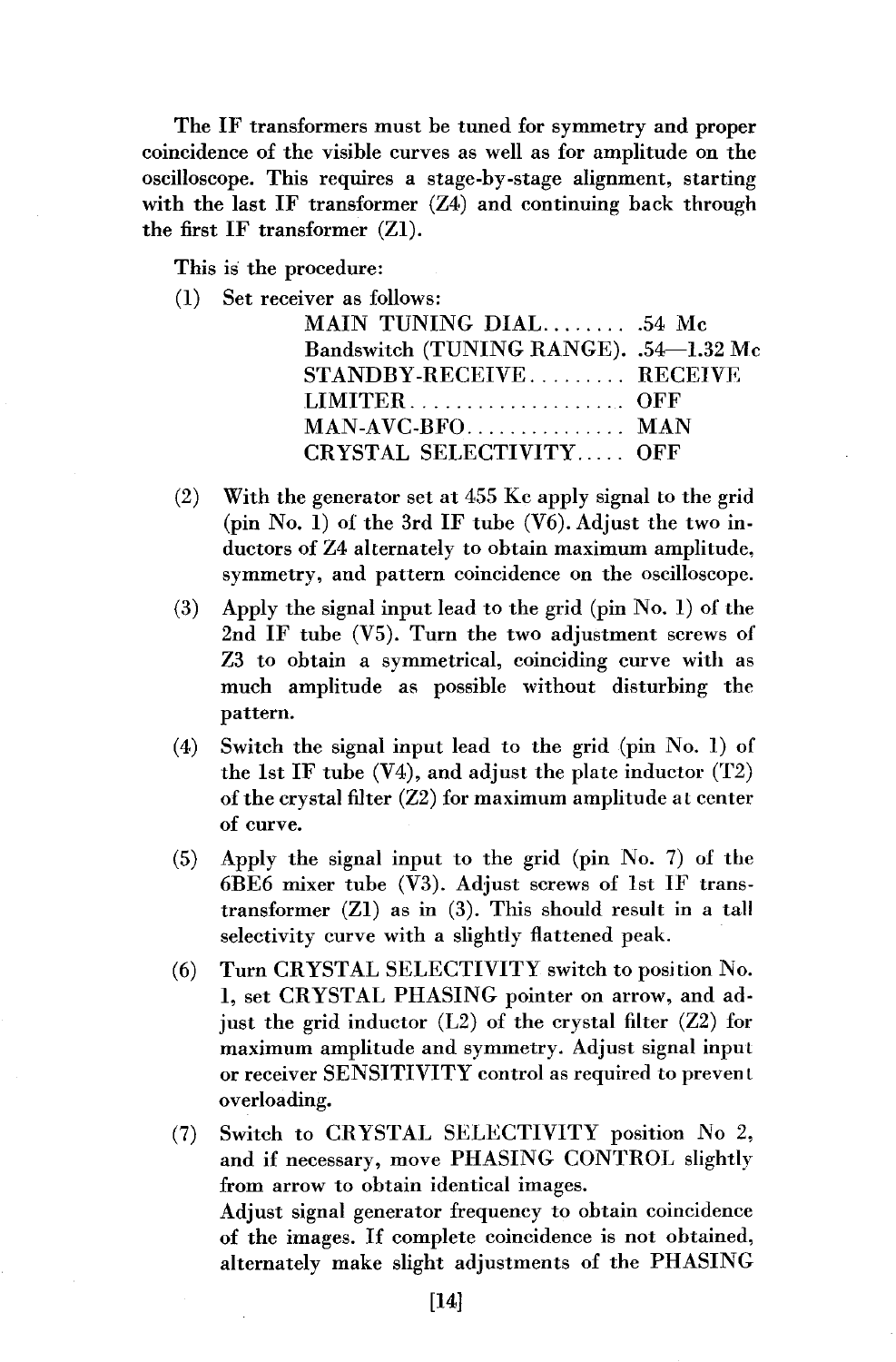CONTROL and the signal generator frequency, until images coincide.

After these last steps have determined the exact frequency of the Quartz crystal, the frequency setting of the signal generator should be left undisturbed.

- (8) Repeat carefully the complete IF alignment .procedure (steps 1 through 7) for the crystal frequency.
- C. *RF Amplifier*

The RF and oscillator stages have been carefully aligned against standard crystals at the factory and are designed to hold their adjustments over a long period of time. Re-alignment should not be attempted unless it is positive that re-adjustment is necessary.

As shown on the chart, Figure 9, the front row of adjustments control the H. F. oscillator frequency and consequently dial calibration.

The middle row of adjustments control RF alignment and the rear adjustments are for antenna alignment.

Here is the procedure:

1. Set controls as follows:

*Receiver* 

| STANDBY-RECEIVE RECEIVE                |  |
|----------------------------------------|--|
| MAN-AVC-BFO MAN                        |  |
| CRYSTAL SELECTIVITY OFF                |  |
| BAND SPREAD 100                        |  |
| Bandswitch (TUNING RANGE). .54-1.32 Mc |  |
|                                        |  |

*Signal Generator* 

| Modulation Off |  |  |  |  |  |  |  |  |  |  |
|----------------|--|--|--|--|--|--|--|--|--|--|

Each band is adjusted for maximum response by changing the inductance at the low-frequency end and the capacitance at the high-frequency end. These adjustments mutually affect each other. If much change is made at one end of the band, the other end of the band must also be re-adjusted. This procedure is repeated until dial calibration coincides with frequency at both ends of the band.

At 30 Mc there is some interaction between the RF and oscillator sections. It is therefore necessary to rock the MAIN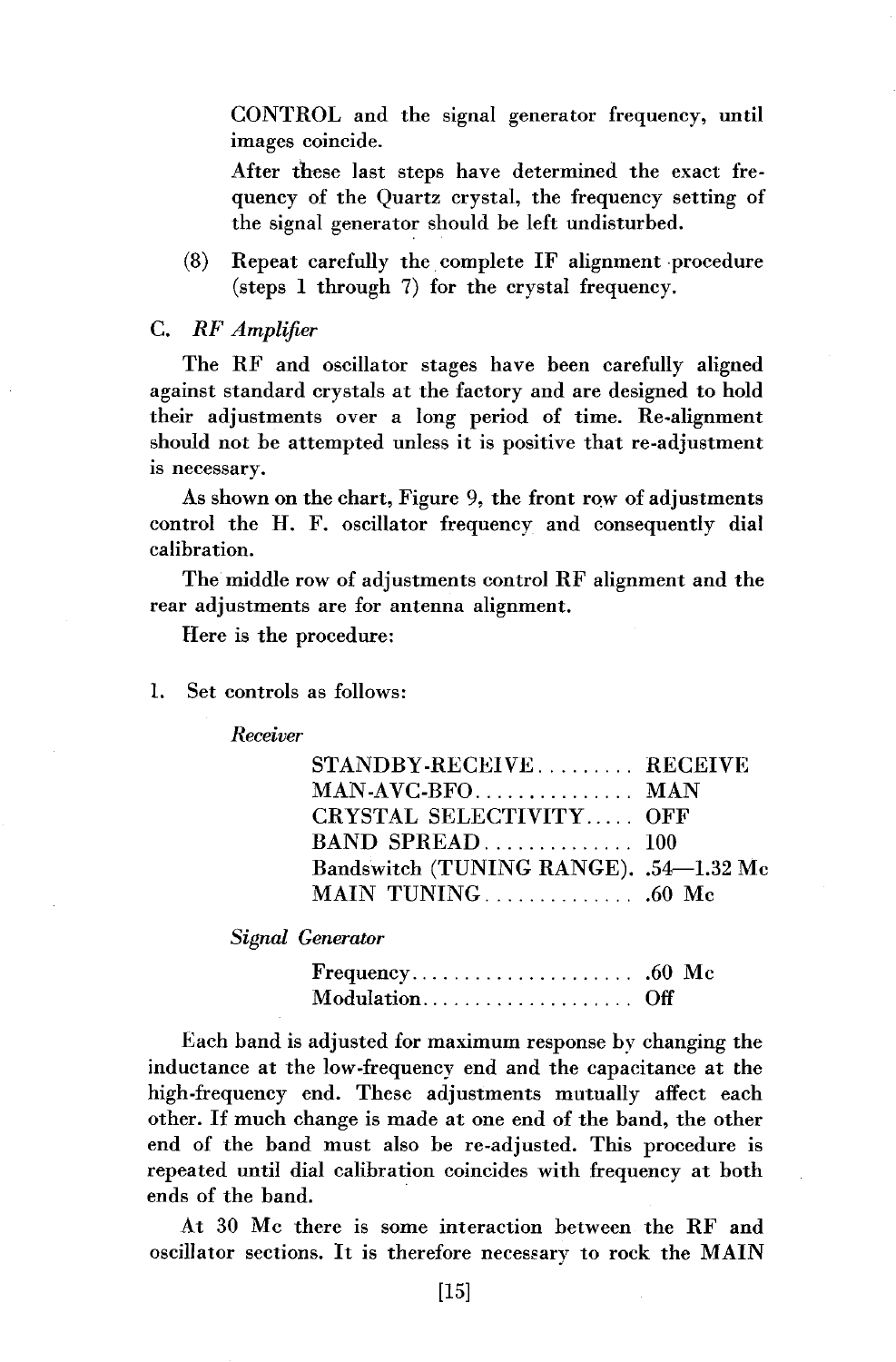TUNING dial back and forth while adjusting the trimmer capacitor, in order to avoid a false setting.

2. With signal generator connected to the receiver ANTENNA terminals, and output meter connected to the SPEAKER terminals, adjust L17 until maximum deflection is obtained on the meter.

3. Change signal generator frequency to 1.25 Mc as shown in Figure 9. Set MAIN TUNING dial on 1.25 Mc to correspond. Adjust trimmer capacitor C73 to tune in signal, and C69 for maximum response.

4. Set signal generator to 1.4 Mc, change to the 1.32-3.2 Mc Band, and set MAIN TUNING dial on 1.4 Mc. Adjust LI8 until signal appears and L12 and L6 for maximum response.

5. Change signal generator to 3 Mc, and set MAIN TUNING dial to 3 Mc to correspond. Adjust C64 to tune in signal and C58 for maximum response.

In like manner this procedure is followed for each band and should be repeated until calibration and tracking are as deaired.

#### MAINTENANCE

The HQ-140-X is designed to give years of trouble-free service without need for repairs. Tube failure is the most common source of trouble. The second most common cause of difficulty is component failure among small resistors and fixed capacitors.

The following chart, Figure 11, gives voltages between tube socket terminals and chassis. Below each voltage, in parenthesis, is shown the meter scale required for checking with a voltmeter having a sensitivity of 1000 ohms per volt or better. Slight variations from voltages indicated may be disregarded.

With the aid of the chart and the schematic diagram, defective components can usually be located. The parts list in the back of this manual gives values and Hammarlund part numbers.

Standard items may be purchased locally. Non-standard components are available on order from the factory.

A delicate communications receiver should be entrusted only to a qualified technician. Should difficulty be experienced, please write the company for advice or to arrange for factory service.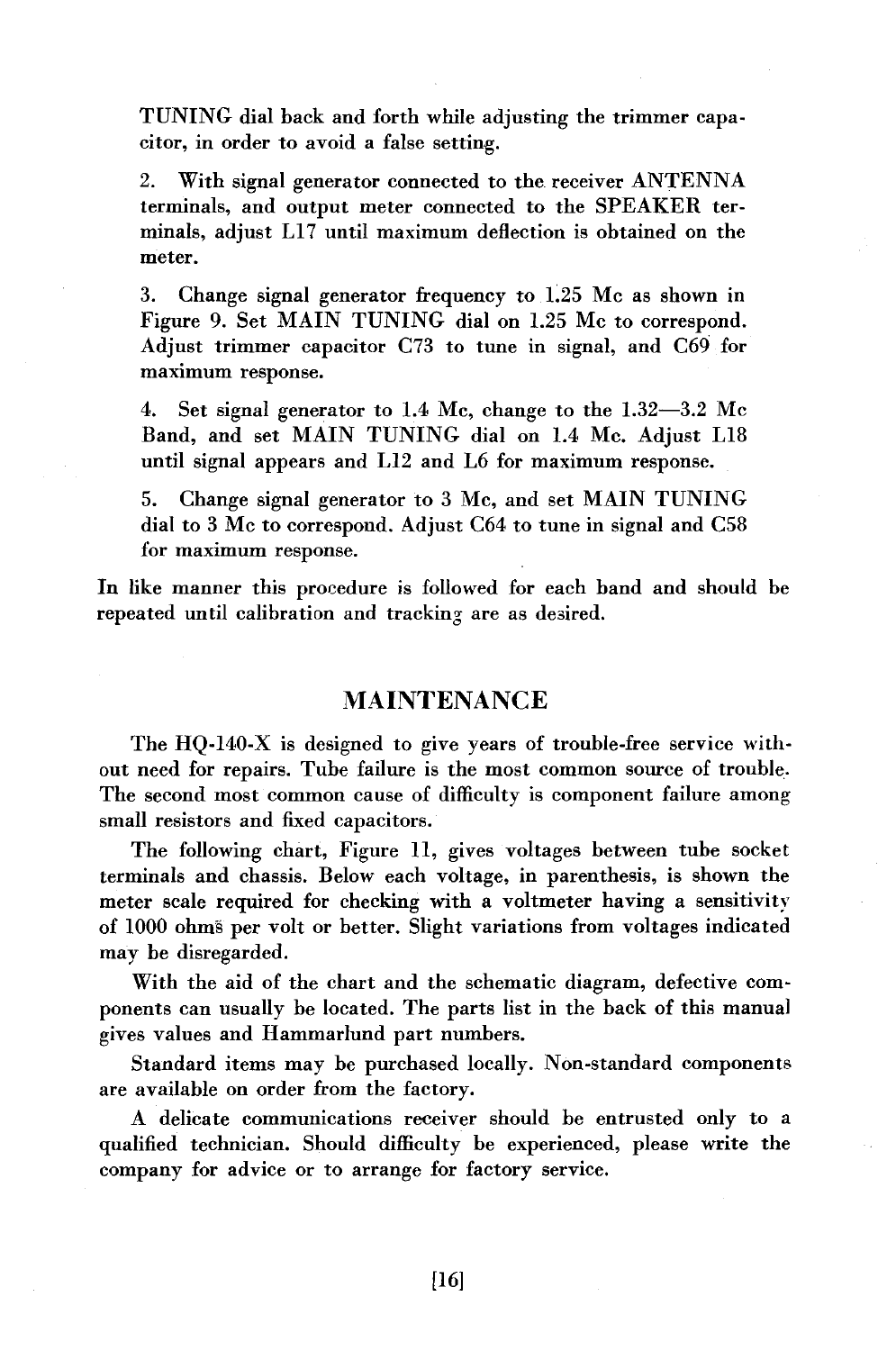| LINE VOLTAGE 117 V.A.C.         |              |               | SENSITIVITY AND AUDIO<br>AT MAX.,<br>NO SIGNAL |                                   |                          |                          |                                       |                                       |                                     |                                | MAN-AVC-BFO<br><b>SWITCH</b><br><b>POSITION</b> |                                                |
|---------------------------------|--------------|---------------|------------------------------------------------|-----------------------------------|--------------------------|--------------------------|---------------------------------------|---------------------------------------|-------------------------------------|--------------------------------|-------------------------------------------------|------------------------------------------------|
|                                 |              | Limiter-off   |                                                | Man. Position<br>Receive Position |                          |                          |                                       |                                       |                                     | <b>AVC</b>                     | <b>BFO</b>                                      |                                                |
|                                 | RF<br>6BA6   | Mixer<br>6BE6 | <b>OSC</b><br>6C4                              | 1st<br>IF<br>AMP<br>6BA6          | 2nd<br>IF<br>AMP<br>6BA6 | 3rd<br>IF<br>AMP<br>6BA6 | Det.<br><b>AVC</b><br>Limiter<br>6AL5 | Out-<br>put<br>$6\bar{V}6\mathrm{GT}$ | Recti-<br>fier<br>5U4G              | Volt.<br>Reg.<br>OC3/<br>VR105 | 1st<br>Audio<br>⅓<br>12AU7                      | <b>BFO</b><br>$\frac{1}{12}$ <sub>12</sub> AU7 |
| Pin 1<br>to ground.             | .            | $\cdots$      | 92<br>(300)                                    | .                                 | .                        |                          | $-0.2$<br>(12)                        | $\cdots$                              | .                                   | Tie<br>Point<br>210<br>(300)   | 75<br>(300)                                     |                                                |
| Pin 2<br>to ground.             | $\cdots$     | 1.1<br>(3)    | .                                              | 3.5<br>(6)                        | 1.5<br>(3)               | 2.3<br>(3)               | $-0.4$<br>(12)                        | .                                     | 298<br>(300)                        | .                              | .                                               | .                                              |
| Pin <sub>3</sub><br>to ground   | 6.2<br>A.C.  | 6.2<br>A.C.   | 6.2<br>A.C.                                    | 6.2<br>A.C.                       | 6.2<br>A.C.              | 6.2<br>A.C.              | 6.2<br>A.C.                           | 256<br>(300)                          | .                                   | 106<br>(300)                   | 2.3<br>(3)                                      | .                                              |
| Pin 4<br>to ground              | $\cdots$     | $\cdots$      | .                                              | .                                 | $\sim$                   | $\cdots$                 | $\ddotsc$                             | 273<br>(300)                          | 280<br>A.C.                         | $\ddotsc$                      | 6.2<br>A.C.                                     | .                                              |
| Pin 5<br>to ground              | 200<br>(300) | 205<br>(300)  | 92<br>(300)                                    | 203<br>(300)                      | 200<br>(300)             | 192<br>(300)             | $\ddotsc$                             | .                                     | <b>Tie</b><br>Point<br>273<br>(300) | 106<br>(300)                   | 6.2<br>A.C.                                     |                                                |
| Pin 6<br>to ground              | 100<br>(300) | 92<br>(300)   | $\cdots$                                       | 100<br>(300)                      | 100<br>(300)             | 110<br>(300)             | $\cdots$                              | Tie<br>Point<br>210<br>(300)          | 280<br>A.C.                         | .                              | .                                               | 75<br>(300)                                    |
| Pin 7<br>to ground.<br>$\cdots$ | 3.6<br>(6)   | .             | $\cdots$                                       | 3.5<br>(6)                        | 3.1<br>(6)               | 2.3<br>(3)               | $-0.2$<br>(12)                        | 6.2<br>A.C.                           | .                                   | 106<br>(300)                   | .                                               | $-13$<br>(60)                                  |
| Pin 8<br>to ground              | .            | .             | .                                              |                                   | .                        |                          | .                                     | 14<br>(60)                            | 298<br>(300)                        | $\ddotsc$                      |                                                 |                                                |

## **PARTS LIST HQ.140.X**

| <b>SCHEMATIC</b>     |                                                                                | <b>HAMMARLUND</b> |
|----------------------|--------------------------------------------------------------------------------|-------------------|
| DESIGNATION          | DESCRIPTION                                                                    | PART NO.          |
|                      | <b>CAPACITORS</b>                                                              |                   |
| $C1. A-F$            | Main Tuning, variable (Part of $20840 - G1$ )                                  |                   |
| $C2, A-I$            | Band Spread, variable (Part of 20840-G1)                                       |                   |
| C3, 4, 5             |                                                                                | 23034-24          |
| C6                   |                                                                                | 23071-5           |
| C7, 8, 9             |                                                                                | 23034-24          |
| C10                  | Silver mica, 240 $\mu$ $\mu$ f 500 W.V.D.C.                                    |                   |
|                      | (Part of Z1, I.F. transformer assembly $\frac{1}{26121}$ ).                    | 23071-56          |
| C11                  | Silver mica, $260 \mu\mu f 500 \text{ W.V.D.C.}$                               |                   |
|                      | (Part of Zl, I.F. transformer assembly $*26121$ ).                             | 23003-112         |
| C12, 13, 14, 15      |                                                                                | 23034-24          |
| C16                  | Silver mica, 220 $\mu\mu$ f 500 W.V.D.C.                                       |                   |
|                      | (Part of Z2, Crystal Filter Assembly #26125)                                   | 23071-55          |
| C <sub>17</sub> , 18 | Silver mica, $100 \mu\text{mf}$ 500 W.V.D.C.                                   |                   |
|                      | (Part of Z2, Crystal Filter Assembly $\frac{1}{26125}$ )                       | 23003-94          |
| <b>C19</b>           | Crystal phasing variable,                                                      |                   |
|                      | (Part of Z2, Crystal Filter Assembly $\frac{1}{2}$ 26125)                      | 11776-G1          |
| C20                  | Silver mica, 270 $\mu$ $\mu$ f 500 W.V.D.C.                                    |                   |
|                      | (Part of Z2, Crystal Filter Assembly #26125)                                   | 23003-104         |
| C21                  | Silver mica, $100 \mu\mu f 500 \text{ W.V.D.C.} \dots \dots \dots \dots \dots$ |                   |
|                      | (Part of Z2, Crystal Filter Assembly $\frac{1}{2}$ 26125)                      | 23003-94          |
| C22, 23, 24          |                                                                                | 23034-24          |
| <b>C25</b>           |                                                                                | 23023-107 CK      |
| <b>C26</b>           | Silver mica, $240 \cdot \mu \mu f$ 500 W.V.D.C.                                |                   |
|                      | (Part of Z3, I.F. transformer assembly $\frac{1}{2}$ 26123)                    | 23071-56          |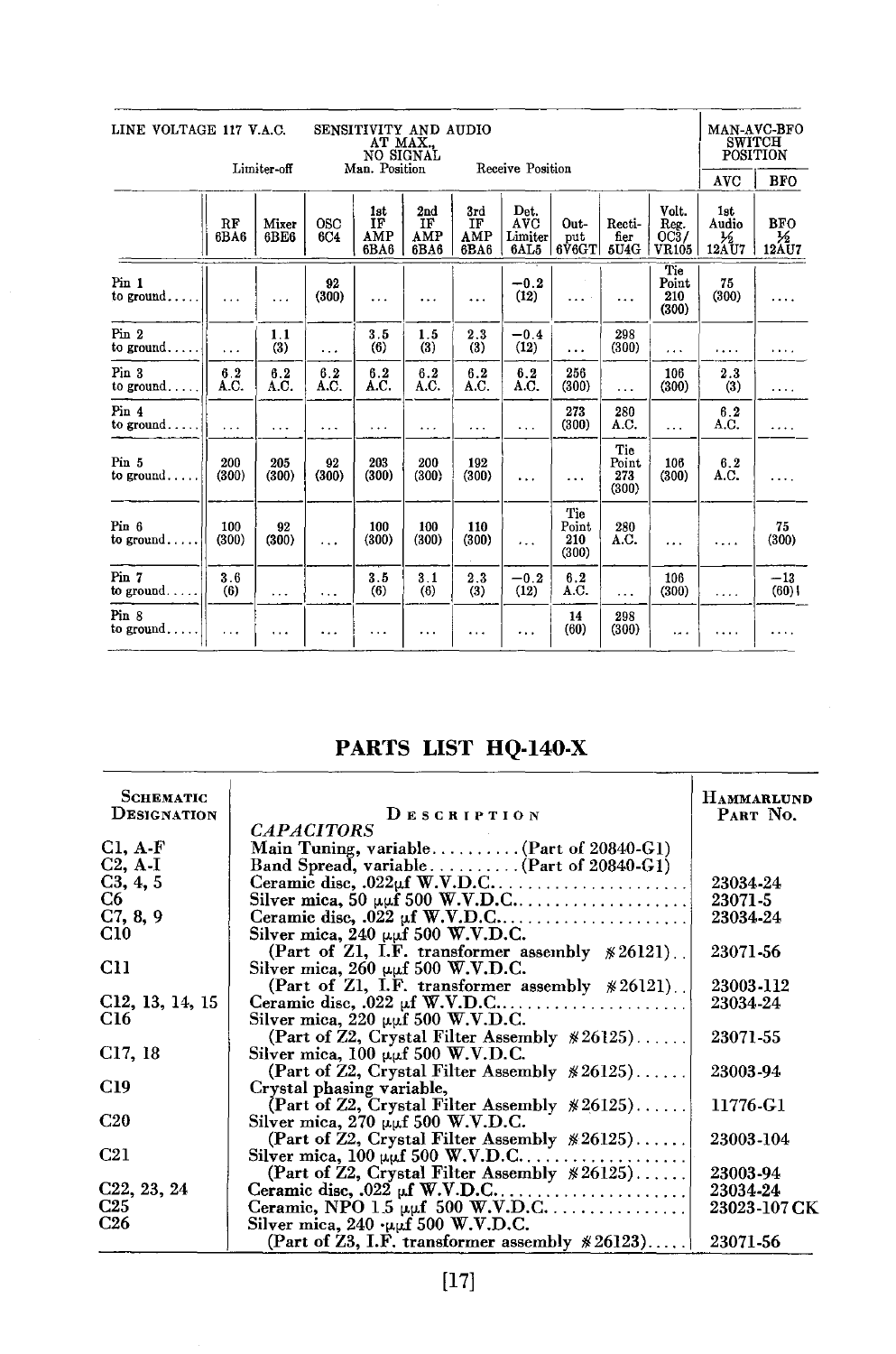## **PARTS LIST HQ-140-X-Cont.**

| <b>SCHEMATIC</b><br>DESIGNATION  | DESCRIPTION                                                                          | HAMMARLUND<br>Part No. |
|----------------------------------|--------------------------------------------------------------------------------------|------------------------|
|                                  | CAPACITORS-Continued                                                                 |                        |
| C27                              | Silver mica, $260 \mu\mu$ f 500 W.V.D.C.                                             |                        |
|                                  | (Part of Z3, I.F. transformer assembly $\frac{1}{2}$ 26123)                          | 23003-112              |
| C <sub>28</sub> , 29, 30, 31, 32 |                                                                                      | 23034-24               |
| C33, 34                          | Ceramic disc, .022 $\mu$ t W.V.D.C.<br>Silver mica, 95 $\mu$ t 500 W.V.D.C.          |                        |
|                                  | (Part of Z4, Final I.F. transformer assembly #26112)                                 | 23071-62               |
| C35, 36, 37                      |                                                                                      | 23001-48               |
| C38                              |                                                                                      | 23912-2                |
| C39                              | Paper tubular, .01 $\mu$ f 400 W.V.D.C                                               | 23912-23               |
| C40                              |                                                                                      | 23034-24               |
| C41                              |                                                                                      | 23002-1                |
| <b>C42</b>                       | Silver mica, $240 \mu$ g 500 W.V.D.C.                                                |                        |
|                                  | (Part of Z5, B.F.O. Assembly $\#26105$ )                                             | 23071-56               |
| C43                              | B.F.O. variable,                                                                     |                        |
| C44                              | (Part of Z5, B.F.O. Assembly $\#26105$ )                                             | 11735-G42              |
|                                  | Silver mica, 220 $\mu$ af 500 W.V.D.C.<br>(Part of $Z5$ , B.F.O. Assembly $*26105$ ) | 23071-55               |
| C45                              |                                                                                      | 23912-2                |
| C46                              |                                                                                      | 23034-24               |
| C47                              |                                                                                      | 23001-75               |
| C48                              |                                                                                      | 23073-71               |
| C49                              | Paper tubular, .05 $\mu$ f 600 W.V.D.C                                               | 23912-2                |
| <b>C50</b>                       | Mica, 620 μμf 500 W.V.D.C.                                                           |                        |
|                                  | (Part of R.F. Unit Assembly $\frac{1}{26131}$ )                                      | 23005-86               |
| C51                              | Ceramic, NPO 8 $\mu\mu$ f 500 W.V.D.C.                                               |                        |
|                                  | (Part of H.F. Oscillator Unit Assembly #26143)                                       | 23023-22 CH            |
| C52                              | Electrolytic, 10-500V, 20-450V, 20-450V.                                             | 15504-61               |
| C53, 54                          |                                                                                      | 23034-24               |
| C55                              |                                                                                      | 23005-86               |
| <b>C56</b>                       | Antenna Compensator, variable                                                        |                        |
|                                  |                                                                                      | SA-617                 |
| C57                              |                                                                                      | 23015-16B              |
| C58, 59, 60                      |                                                                                      | 16089-2                |
| C61                              |                                                                                      | 16089-1                |
| C62<br>C63                       |                                                                                      | 16089-2<br>16089-1     |
| C64, 65                          |                                                                                      | 16089-2                |
| C66, 67                          | Trimmer, ceramic NPO 1.5-7 $\mu\mu f$                                                | 23059-1                |
| C68                              |                                                                                      | 23059-2                |
| C69                              |                                                                                      | 16089-1                |
| C70                              |                                                                                      | 23004-2                |
| C71                              |                                                                                      | 23003-105              |
| C <sub>72</sub>                  |                                                                                      | 23034-24               |
| C <sub>73</sub>                  |                                                                                      | 23015-20               |
| C74                              |                                                                                      | 23015-40               |
| F1                               |                                                                                      |                        |
|                                  |                                                                                      | 15928-7                |
| п<br>J2                          |                                                                                      | 6087                   |
| E1                               |                                                                                      | 6142<br>6088           |
| E2                               | Antenna terminal strip                                                               | 3843                   |
|                                  |                                                                                      |                        |
|                                  | <b>COILS</b>                                                                         |                        |
| Ll                               |                                                                                      | 609-G1                 |
| L <sub>2</sub>                   | Crystal Filter grid coil,                                                            |                        |
|                                  | (Part of Z2, Crystal Filter Assembly #26125-G1)                                      | 31068-G1               |
| L4                               |                                                                                      | 26111-1                |
| L5                               | Antenna coil assembly .54-1.32 mc range                                              | 26051-G1               |
| L6                               | Antenna Coil Assembly 1.32-3.2 mc range                                              | 26051-G2               |
| L7                               |                                                                                      | 6013                   |
| L8                               | Antenna Coil 5.7-10 mc range                                                         | 6016                   |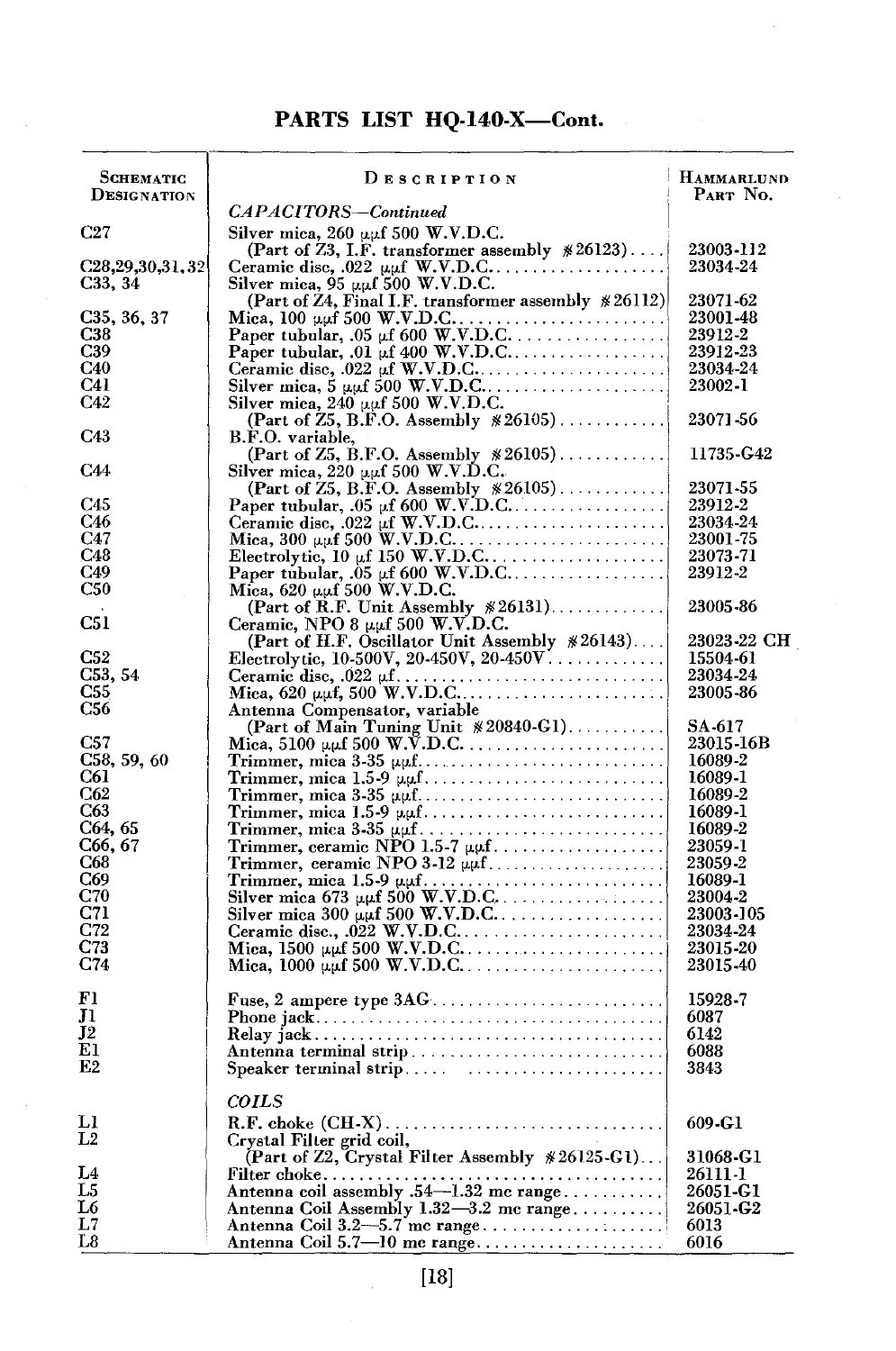## **PARTS LIST HQ.140.X-Cont.**

| SCHEMATIC<br>DESIGNATION | DESCRIPTION                                                                                                                                                                              | <b>HAMMARLUND</b><br>PART NO. |
|--------------------------|------------------------------------------------------------------------------------------------------------------------------------------------------------------------------------------|-------------------------------|
|                          | COILS—Continued                                                                                                                                                                          |                               |
| L9                       |                                                                                                                                                                                          | 6019                          |
| L10                      | Antenna Coil 18-31 mc range                                                                                                                                                              | 6022                          |
| L11                      | R.F. Coil Assembly .54—1.32 mc range                                                                                                                                                     | 26047-G2                      |
| L12                      | R.F. Coil Assembly $1.32 - 3.2$ and range                                                                                                                                                | 26047-G1                      |
| L13                      |                                                                                                                                                                                          | 26047-G6                      |
| L14<br>L <sub>15</sub>   | R.F. Coil Assembly 10-18 mc range                                                                                                                                                        | 26047-G5<br>26047-G4          |
| L16                      | R.F. Coil Assembly 18-31 mc range                                                                                                                                                        | 26047-G3                      |
| L17                      | H.F. Osc. Coil Assembly .54—1.32 mc range                                                                                                                                                | 26030-G2                      |
| L18                      | H.F. Osc. Coil Assembly 1.32-3.2 mc range                                                                                                                                                | 26030-G1                      |
| L19                      |                                                                                                                                                                                          | 26030-G6                      |
| $L_{20}$                 |                                                                                                                                                                                          | 26030-G5                      |
| L21                      | H.F. Osc. Coil Assembly 10-18 mc range                                                                                                                                                   | 26030-G4                      |
| L22                      | H.F. Osc. Coil Assembly $18-31$ mc range $\dots\dots\dots$                                                                                                                               | 26030-G3                      |
|                          |                                                                                                                                                                                          |                               |
| Ml                       |                                                                                                                                                                                          | 26149-G1                      |
| PL1.2                    |                                                                                                                                                                                          | 16004-1                       |
|                          | RESISTORS                                                                                                                                                                                |                               |
| R1                       |                                                                                                                                                                                          | 19309-9                       |
| R2                       |                                                                                                                                                                                          | 19309-89                      |
| R3                       |                                                                                                                                                                                          | 19309-57                      |
| R4                       |                                                                                                                                                                                          | 19309-97                      |
| R <sub>5</sub>           |                                                                                                                                                                                          | 19309-73                      |
| R6                       |                                                                                                                                                                                          | 19309-97                      |
| $\mathbf{R}7$            |                                                                                                                                                                                          | 19309-259                     |
| R8, 9                    |                                                                                                                                                                                          | 19309-57                      |
| $_{\rm R10}$             |                                                                                                                                                                                          | 19309-73                      |
| R <sub>11</sub>          |                                                                                                                                                                                          | 19309-57                      |
| <b>R12</b>               |                                                                                                                                                                                          |                               |
| R13                      | (Part of Z2, Crystal Filter Assembly #26125)                                                                                                                                             | 19309-57                      |
| <b>R14</b>               |                                                                                                                                                                                          | 19309-57<br>19309-202         |
| R15                      | 2.200 Ohms, $\frac{1}{2}$ W.<br>300 Ohms, $\frac{1}{2}$ W.<br>51 Ohms, $\frac{1}{2}$ W.<br>51 Ohms, $\frac{1}{2}$ W.<br>470,000 Ohms, $\frac{1}{2}$ W.<br>470,000 Ohms, $\frac{1}{2}$ W. | 19309-193                     |
| <b>R16</b>               |                                                                                                                                                                                          | 19309-9                       |
| <b>R17</b>               |                                                                                                                                                                                          | 19309-113                     |
| R18                      |                                                                                                                                                                                          | 19309-73                      |
| <b>R19</b>               |                                                                                                                                                                                          | 15368-1                       |
| R <sub>20</sub>          |                                                                                                                                                                                          | 19309-262                     |
| R21, 22                  |                                                                                                                                                                                          | 19309-57                      |
| <b>R23</b>               | Potentiometer, 1500 Ohms                                                                                                                                                                 | 15368-2                       |
| <b>R24</b>               |                                                                                                                                                                                          | 19309-57                      |
| R25                      |                                                                                                                                                                                          | 19310-293                     |
| <b>R26</b>               |                                                                                                                                                                                          |                               |
|                          | 47,000 Ohms, $\frac{1}{2}$ W.<br>(Part of Z4, I.F. Transformer Assembly $*26113$ )                                                                                                       | 19309-89                      |
| R27                      |                                                                                                                                                                                          | 19309-57                      |
| <b>R28</b>               |                                                                                                                                                                                          | 19309-201                     |
| <b>R29</b>               |                                                                                                                                                                                          | 19309-89                      |
| R30, 31                  |                                                                                                                                                                                          | 19309-107                     |
| <b>R32</b>               |                                                                                                                                                                                          | 19309-121                     |
| <b>R33</b>               |                                                                                                                                                                                          | 19309-129                     |
| <b>R34</b>               |                                                                                                                                                                                          | 19309-119                     |
| <b>R35</b>               |                                                                                                                                                                                          | 19309-103                     |
| <b>R36</b>               | Potentiometer 250,000 Ohms (switch attached)                                                                                                                                             | 6095                          |
| <b>R37</b><br><b>R38</b> |                                                                                                                                                                                          | 19309-49                      |
| <b>R39</b>               |                                                                                                                                                                                          | 19310-231                     |
| R40                      | Potentiometer, 10,000 Ohms                                                                                                                                                               | 15367-1                       |
| R41                      |                                                                                                                                                                                          | 19309-201                     |
|                          | (Part of Z5, B.F.O. Assembly \$26107)                                                                                                                                                    | 19309-85                      |